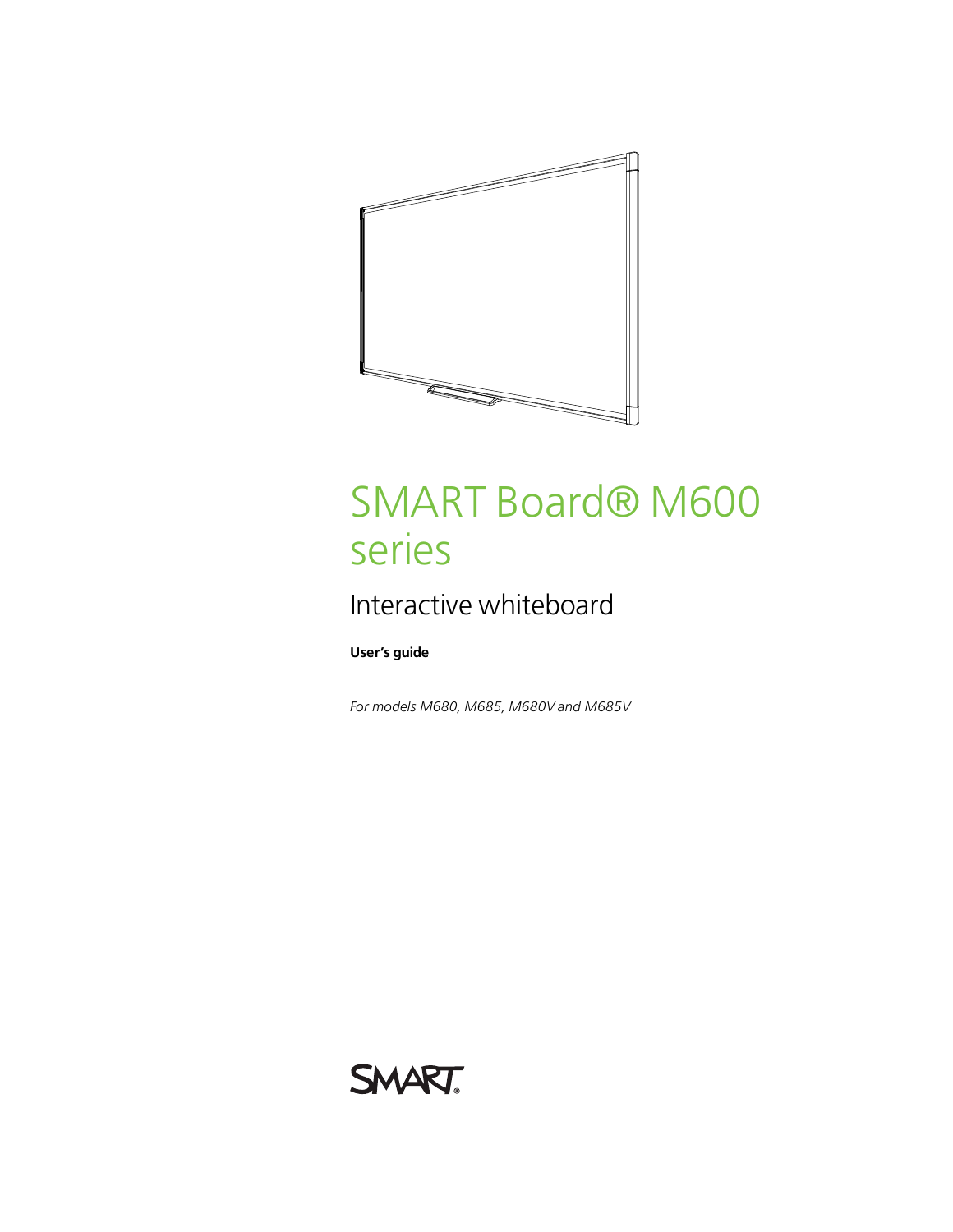# Product registration

If you register your SMART product, we'll notify you of new features and software upgrades.

Register online at [smarttech.com/registration.](http://www.smarttech.com/registration)

Keep the following information available in case you need to contact SMART Support.

Serial number:

Date of purchase:

#### **FCC warning**

This equipment has been tested and found to comply with the limits for a Class A digital device, pursuant to Part 15 of the FCC Rules. These limits are designed to provide reasonable protection against harmful interference when the equipment is operated in a commercial environment. This equipment generates, uses and can radiate radio frequency energy and, if not installed and used in accordance with the manufacturer's instructions, may cause harmful interference to radio communications. Operation of this equipment in a residential area is likely to cause harmful interference in which case the user will be required to correct the interference at his own expense.

#### **Trademark notice**

SMART Board, SMART Notebook, DViT, SMART Ink, smarttech, the SMART logo and all SMART taglines are trademarks or registered trademarks of SMART Technologies ULC in the U.S. and/or other countries. Microsoft and Windows are either registered trademarks or trademarks of Microsoft Corporation in the U.S. and/or other countries. Mac is a trademark of Apple Inc., registered in the U.S. and other countries. All other third-party product and company names may be trademarks of their respective owners.

#### **Copyright notice**

© 2013 SMART Technologies ULC. All rights reserved. No part of this publication may be reproduced, transmitted, transcribed, stored in a retrieval system or translated into any language in any form by any means without the prior written consent of SMART Technologies ULC. Information in this manual is subject to change without notice and does not represent a commitment on the part of SMART.

This product and/or use thereof covered by one or more of the following U.S. patents: [smarttech.com/patents.](http://www.smarttech.com/patents) Contents are subject to change without notice. 09/2013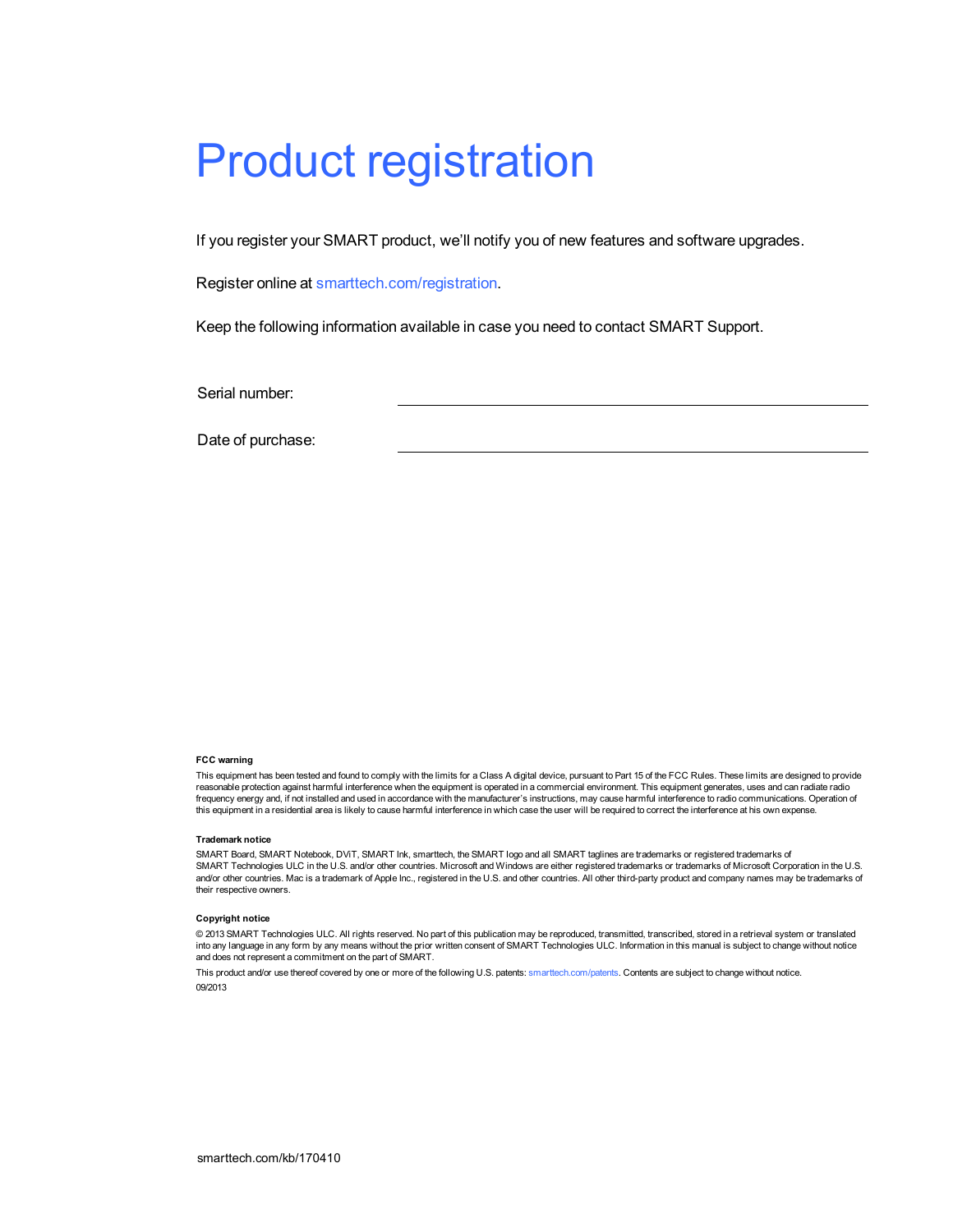# <span id="page-2-0"></span>Important information

Before you install and use your SMART Board® M600 series interactive whiteboard, read and understand the safety warnings and precautions in this user's guide and the included warnings document. The included warnings document describes the safe and correct operation of your SMART Board interactive whiteboard and its accessories, helping you to prevent injuries and equipment damage.

## **NOTE**

In this document, the term "interactive whiteboard" refers to your interactive whiteboard and its accessories and options.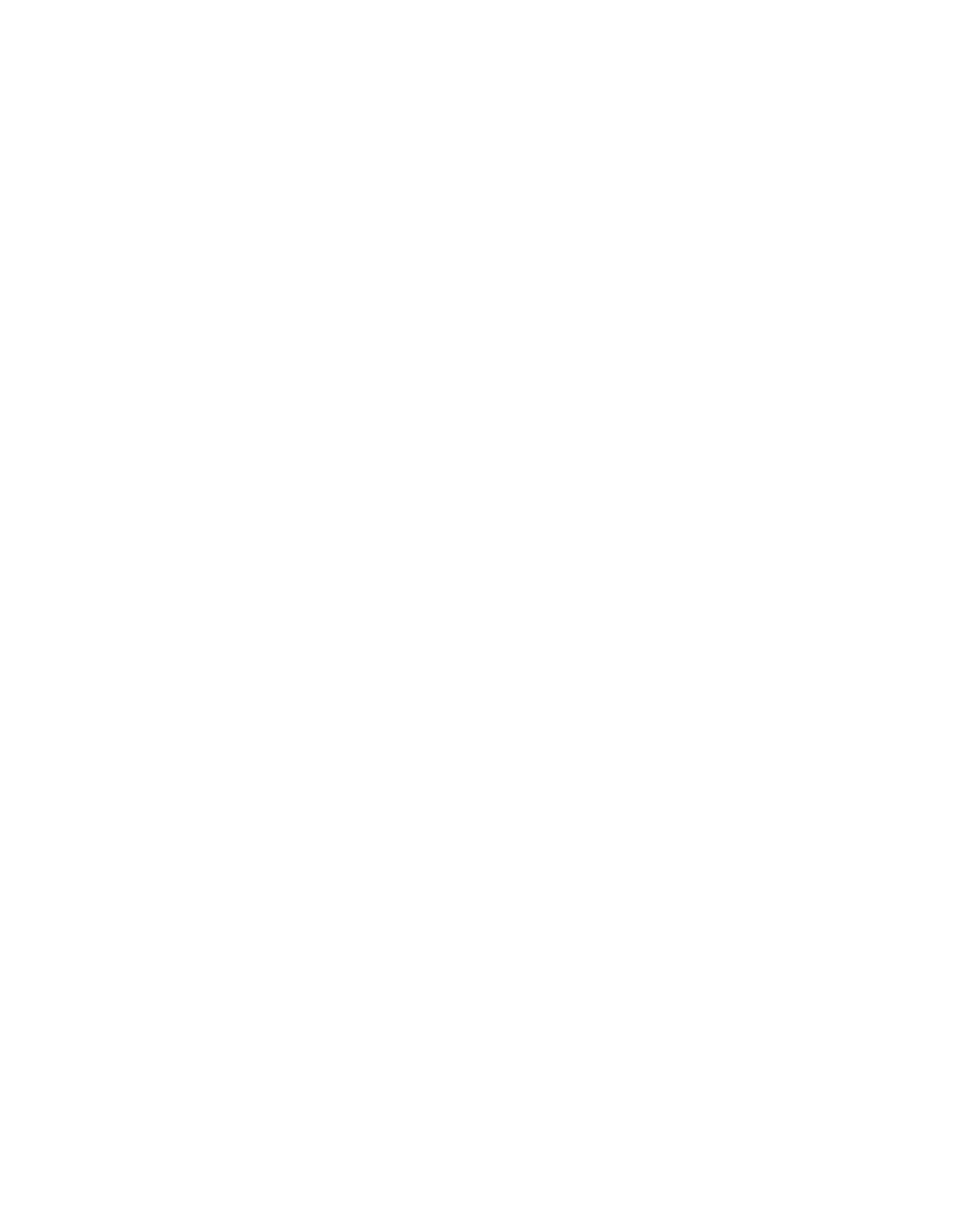# **Contents**

| Chapter 1: Introducing your SMART Board M600 series interactive whiteboard  1       |  |
|-------------------------------------------------------------------------------------|--|
|                                                                                     |  |
|                                                                                     |  |
|                                                                                     |  |
|                                                                                     |  |
|                                                                                     |  |
|                                                                                     |  |
|                                                                                     |  |
|                                                                                     |  |
|                                                                                     |  |
|                                                                                     |  |
|                                                                                     |  |
|                                                                                     |  |
|                                                                                     |  |
|                                                                                     |  |
|                                                                                     |  |
|                                                                                     |  |
|                                                                                     |  |
|                                                                                     |  |
|                                                                                     |  |
|                                                                                     |  |
|                                                                                     |  |
|                                                                                     |  |
|                                                                                     |  |
| Waste Electrical and Electronic Equipment and Battery regulations (WEEE and Battery |  |
|                                                                                     |  |
|                                                                                     |  |
|                                                                                     |  |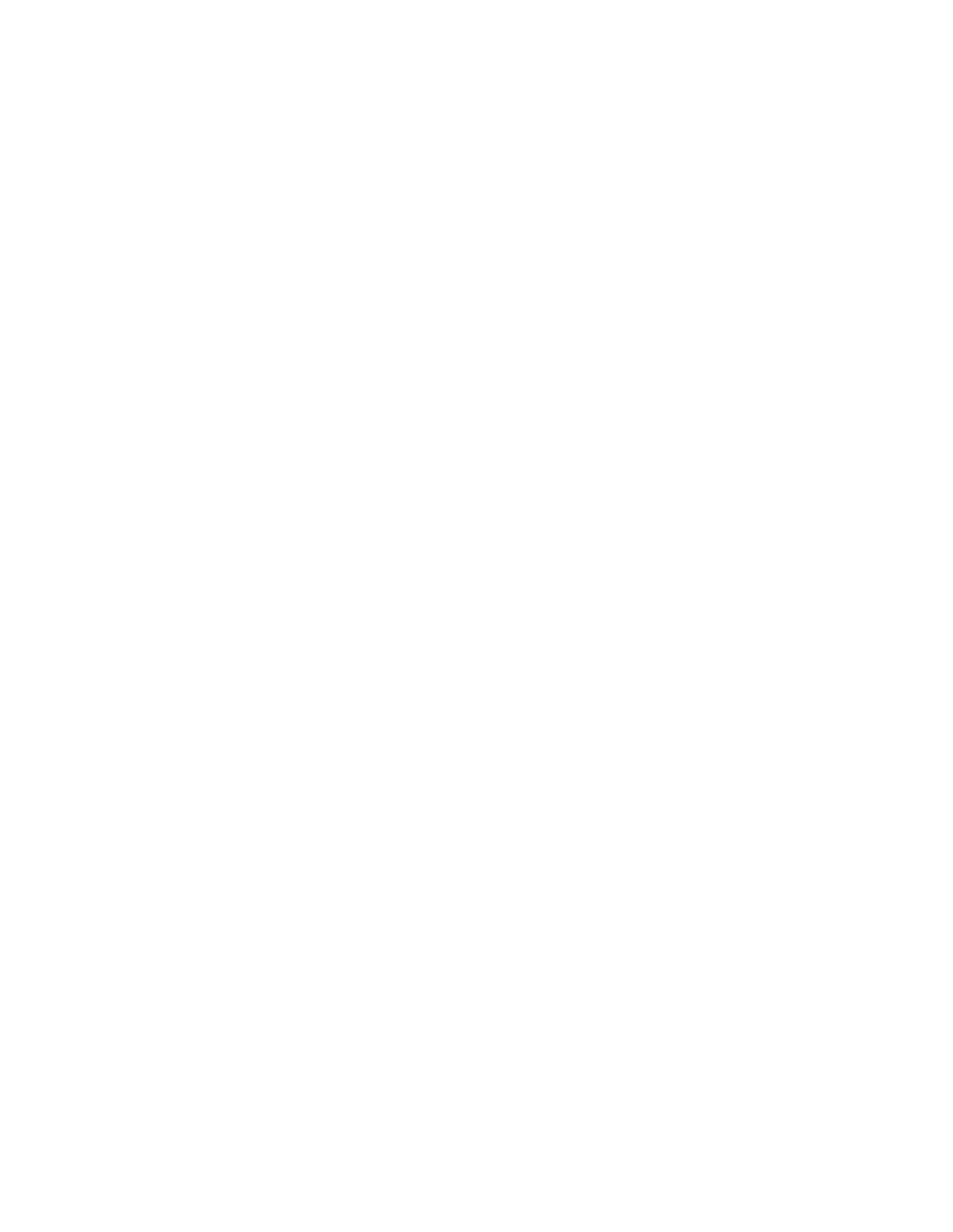# <span id="page-6-0"></span>Chapter 1 Introducing your SMART Board M600 series interactive whiteboard

# <span id="page-6-2"></span><span id="page-6-1"></span>**Introduction**

Your SMART product is a wall-mounted, front projection interactive whiteboard. It enables you to do everything that you can do at your computer—open and close applications, scroll through files, teach collaborative lessons, create new documents or edit existing ones, visit websites, play video clips and more—by touching the interactive surface with your finger or the included pen. When you connect your interactive whiteboard to a computer and a projector, your computer image displays on the interactive surface. You can write over any application in digital ink, and then save these notes to a file in SMART Notebook™ collaborative learning software for future reference and distribution.

Your SMART Board M600 series interactive whiteboard is a full-speed USB 2.0 device with an external power supply. Your interactive whiteboard receives power from a wall outlet through the included country-specific power supply and cable.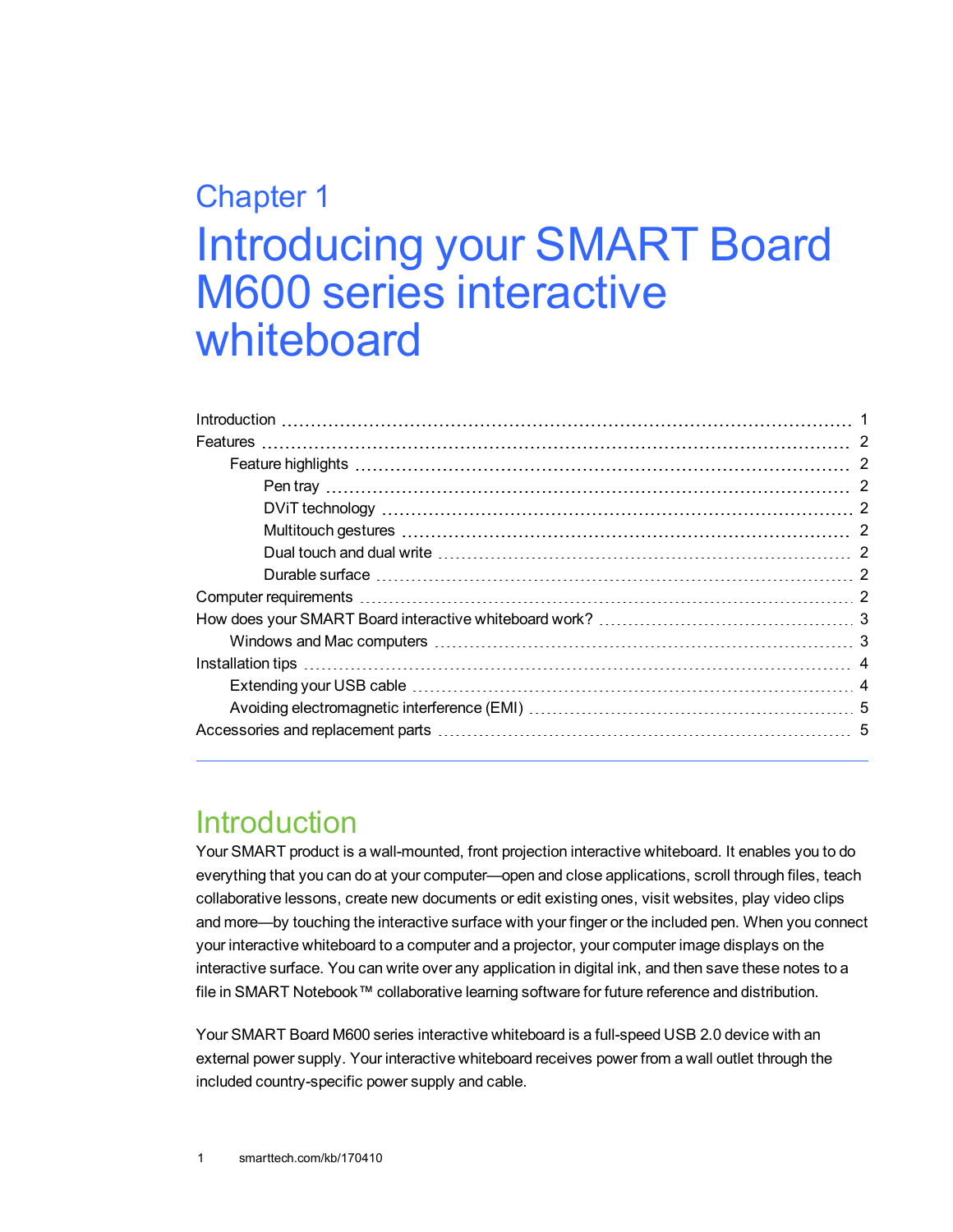# <span id="page-7-8"></span><span id="page-7-0"></span>**Features**

Your SMART Board M600 series interactive whiteboard is durable and reliable. It features a rugged, hardened interactive surface, two damage-resistant pens and SMART's proprietary DViT® (Digital Vision Touch) technology. The SMART Board M680 interactive whiteboard measures 195.6 cm (77") diagonally and has a 4:3 aspect ratio, while the M685 interactive whiteboard measures 221 cm (87") diagonally and has a 16:10 aspect ratio.

## <span id="page-7-2"></span>Feature highlights

### <span id="page-7-3"></span>**Pen tray**

The pen tray connects to the interactive whiteboard and holds the two included pens. It features color select buttons to change digital ink colors. The on-screen keyboard, the right-click and the orient features are also accessible with pen tray buttons.

SMART Board M680V and M685V interactive whiteboards feature a durable pen ledge that holds the two included pens.

### <span id="page-7-4"></span>**DViT technology**

Four digital cameras, one in each of the interactive whiteboard's corners, track the position of your finger or the pen as it moves across the interactive surface.

#### <span id="page-7-5"></span>**Multitouch gestures**

Your interactive whiteboard supports multitouch gestures (Windows® and Mac only). You can use two fingers to resize an object on a page, to zoom in and out, to rotate an object and more.

### <span id="page-7-6"></span>**Dual touch and dual write**

Your interactive whiteboard supports dual touch (Windows and Mac only). Two users can use their fingers to simultaneously perform mouse functions or write on the interactive whiteboard.

### <span id="page-7-7"></span>**Durable surface**

<span id="page-7-1"></span>The interactive surface is scratch-resistant, dent-resistant and optimized for projection.

# Computer requirements

To successfully power your interactive whiteboard and run SMART Product Drivers, your computer must meet certain minimum requirements. For a complete list of computer requirements, go to [smarttech.com/downloads](http://www.smarttech.com/downloads) and browse to the latest SMART Notebook software release notes applicable to your operating system.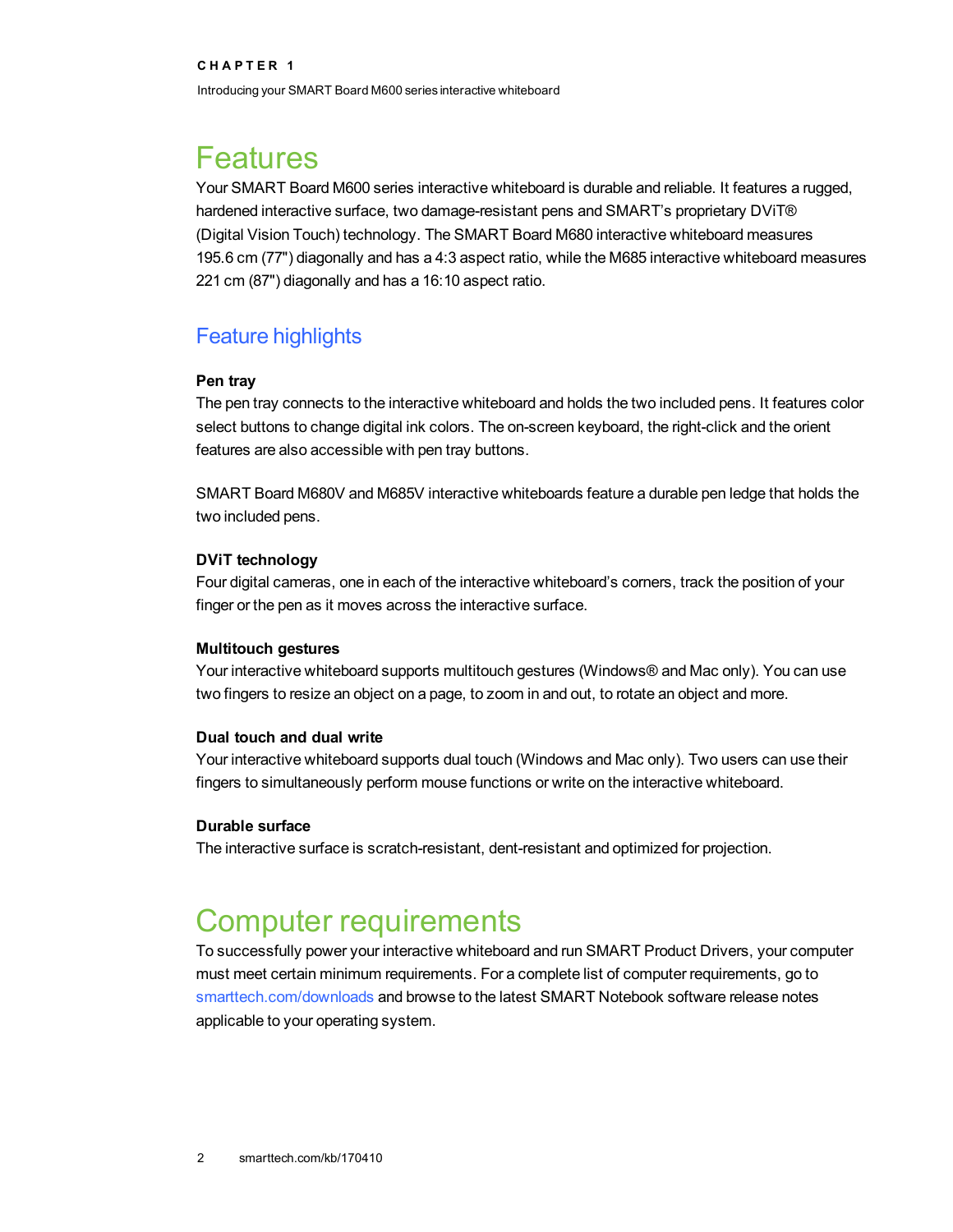<span id="page-8-0"></span>Introducing your SMART Board M600 series interactive whiteboard

# How does your SMART Board interactive whiteboard work?

Your interactive whiteboard functions as an input device for your computer, enabling you to work in any application on your connected computer. You need two additional components to use your interactive whiteboard: a computer and a digital projector. These components work together as follows:

- Your computer runs an application and sends the image to your projector.
- Your projector casts the image onto your interactive whiteboard.
- Your interactive whiteboard detects contact with its screen and sends each contact point to the connected computer.

Use the pen tray buttons to select different tools. For example, press the left-click button so that when you touch your interactive whiteboard's surface, the touch of your finger becomes a mouse click and you can control your computer from your interactive whiteboard. When you pick up a pen and press one of the color buttons, digital ink appears, enabling you to write over your desktop or any open application.

<span id="page-8-3"></span>When you install SMART Product Drivers, a Floating Tools toolbar appears on your desktop. You can change pen settings such as the transparency, color and width of the ink. You can then save your notes to a file in SMART Notebook software. You can also customize other tools, such as the width of the eraser tool you use to erase your notes.

## <span id="page-8-2"></span><span id="page-8-1"></span>Windows and Mac computers

SMART Notebook collaborative learning software includes SMART Ink™ and SMART Product Drivers. SMART Ink works with SMART Product Drivers to enable you to write on your screen in digital ink using your interactive product's pen or your finger.

SMART Ink starts automatically when you start your computer, and the SMART Ink toolbar appears in the title bar of each open window on your computer.

SMART Ink ₩

## **NOTE**

SMART Notebook software doesn't display the SMART Ink toolbar because it includes its own ink tools that you can use to write directly in your file.

You can press **SMART Ink**  $\blacktriangledown$  to select ink properties and to perform common tasks such as capturing your notes.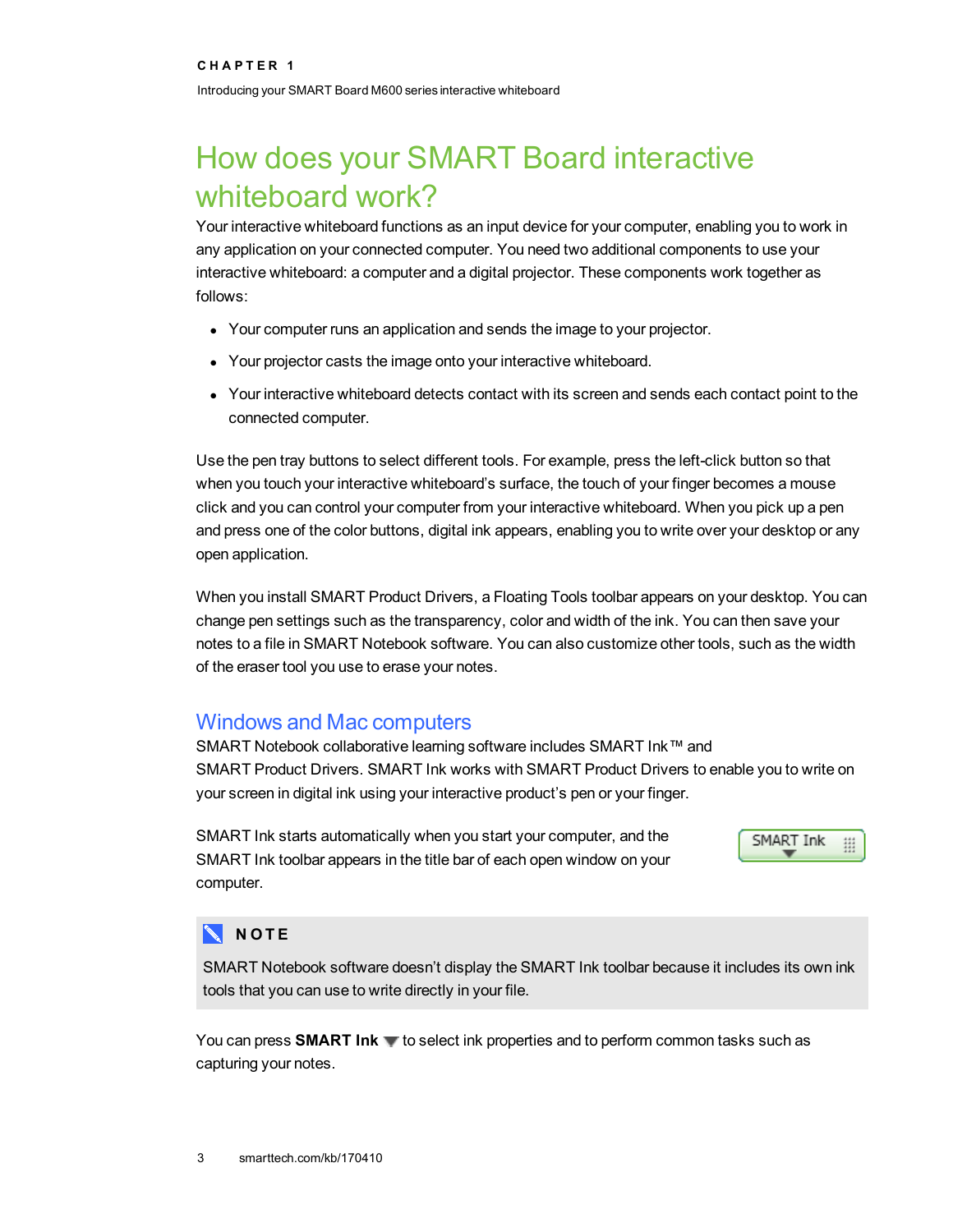SMART Ink includes SMART Ink Notes which enable you to write in digital ink anywhere on your desktop. When you write outside of the open windows on your computer, a SMART Ink Note appears and you can write inside the note.

SMART Ink also includes the SMART Ink Document Viewer, which enables you to view your PDF files and to write over them in digital ink.

For more information on using SMART Ink, see the *SMART Ink user's guide* [\(smarttech.com/kb/170191](http://www.smarttech.com/kb/170191)).

# <span id="page-9-0"></span>Installation tips

For the installation instructions for your SMART Board M600 series interactive whiteboard, see the *SMART Board M600 series interactive whiteboard installation guide* [\(smarttech.com/kb/170429](http://www.smarttech.com/kb/170429)). If you purchased a floor stand, wall-mount or an interactive whiteboard system that includes a projector or other components, refer to the installation documents included with those components.

The optimal mounting height is 196 cm (77") from the floor to the center of the installation brackets. However, consider the general height of your user community when you choose a location for wall-mounting your interactive whiteboard and adjust accordingly.

Ensure that you use the correct mounting hardware for your wall type. You can also order the SMART Board interactive whiteboard [hardware](http://www.smarttech.com/kb/170475) kit (Part No. 1020342) from your authorized SMART reseller.

## <span id="page-9-1"></span>Extending your USB cable

The USB cable included with your SMART Board M600 series interactive whiteboard is within the limit defined by the USB standard for maximum length. Your interactive whiteboard includes a 5 m (16') USB cable.

## *<b>I* IMPORTANT

The combined USB cables connected from your interactive whiteboard to your computer should not exceed 5 m (16' 5").

However, if this cable isn't long enough to reach from your computer to your interactive whiteboard, you can use a bus-powered hub, such as the active USB extension cable (Part No. USB-XT) to extend your USB connection.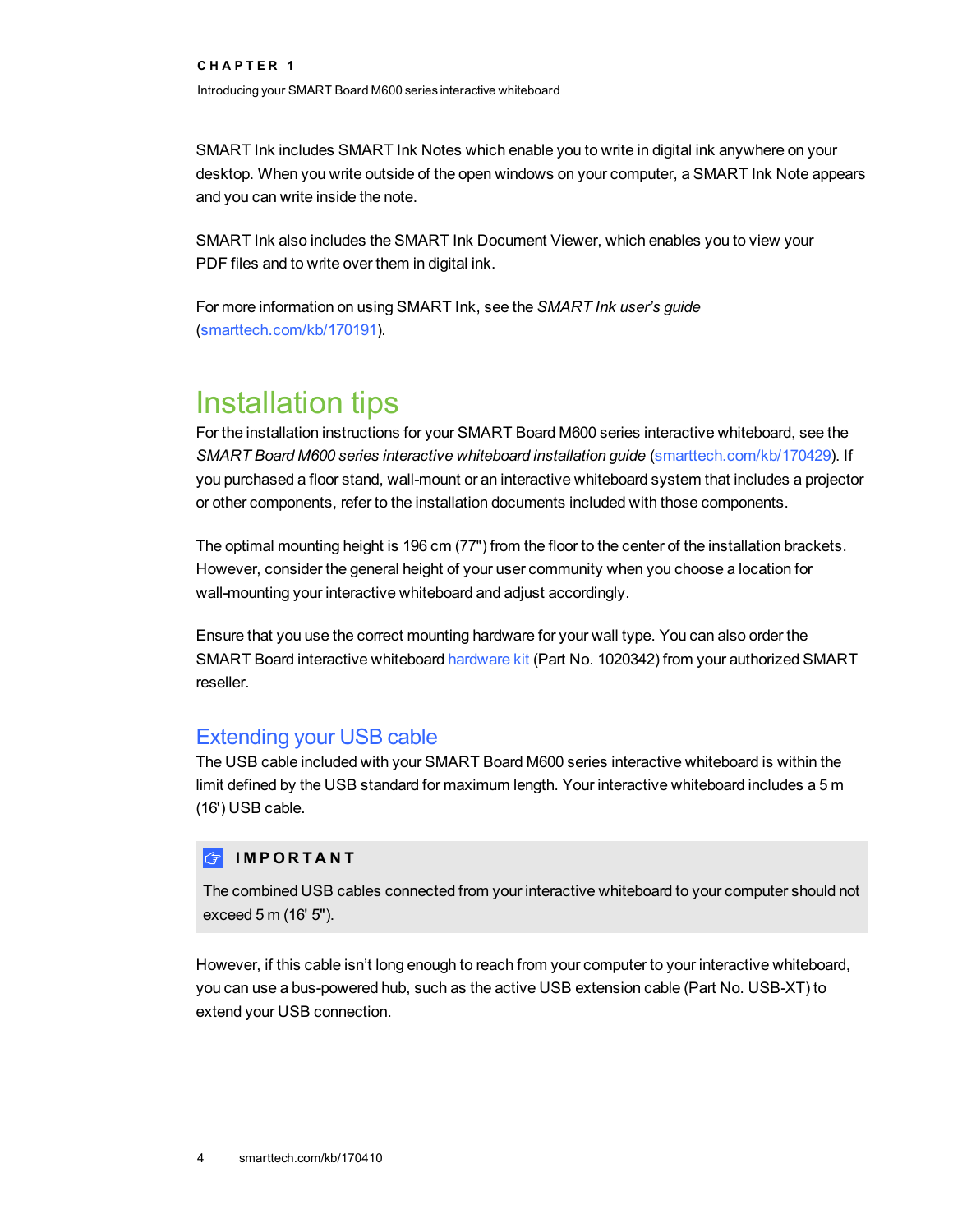Introducing your SMART Board M600 series interactive whiteboard

## <span id="page-10-1"></span>Avoiding electromagnetic interference (EMI)

You can take some precautions to prevent EMI to your interactive whiteboard:

- Don't route USB cables parallel to power cables.
- Cross USB cables over power cables at a 90° angle to reduce the risk of interference on the USB cables.
- Don't route USB cables close to common sources of EMI, such as electric motors or fluorescent lighting ballasts.
- Don't bend USB cables sharply.
- <span id="page-10-0"></span>• Don't use USB plug adapters or passive USB wall plates.

# Accessories and replacement parts

For a full list of items that you can order for your SMART Board M600 series interactive whiteboard, go to [smarttech.com/accessories](http://www.smarttech.com/accessories).

<span id="page-10-2"></span>Contact your authorized SMART reseller [\(smarttech.com/wheretobuy\)](http://www.smarttech.com/wheretobuy) to order accessories and standard replacement parts for your SMART Board M600 series interactive whiteboard.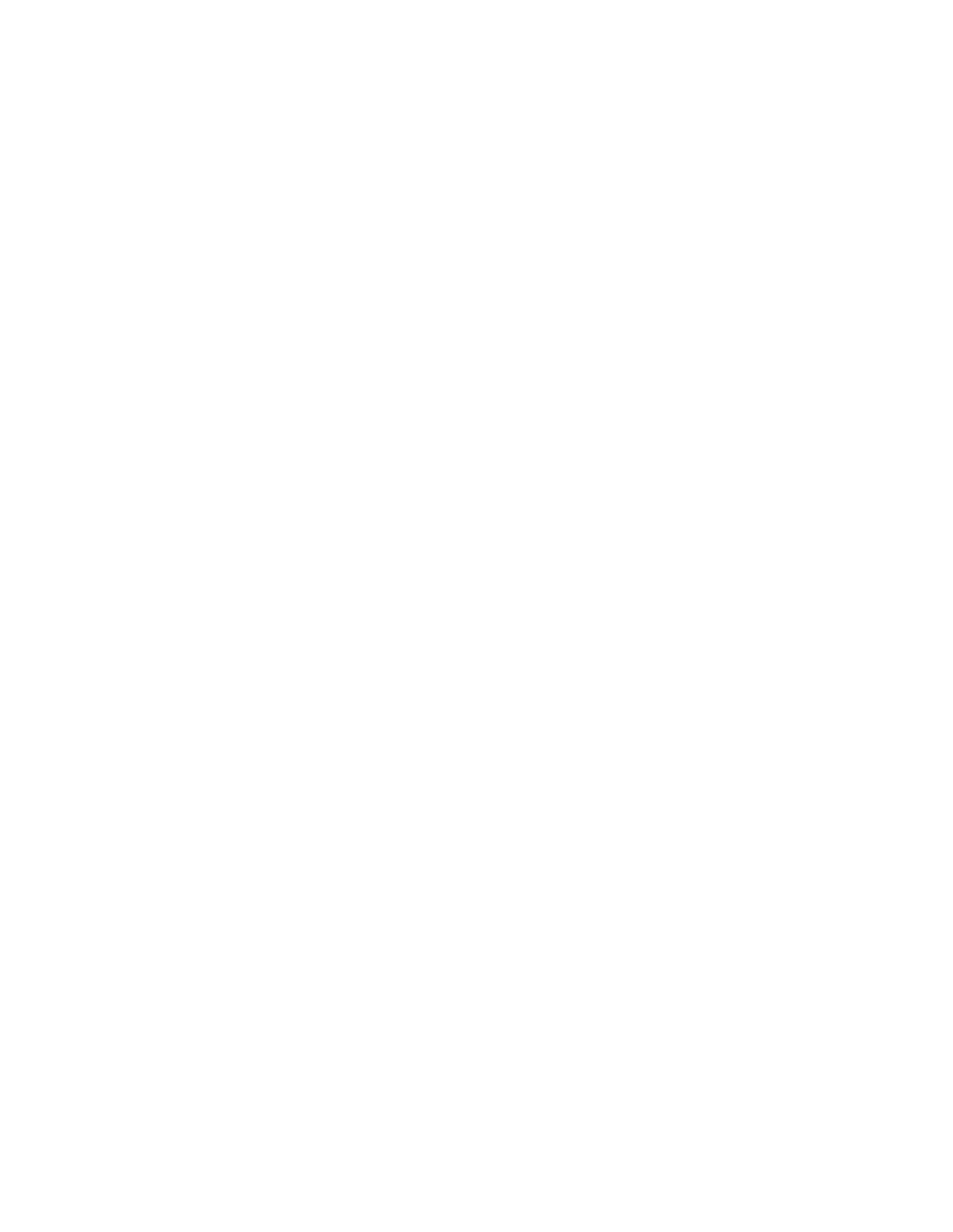# <span id="page-12-0"></span>Chapter 2 Connecting your interactive whiteboard to a computer

# <span id="page-12-1"></span>**Overview**

Your SMART Board M600 series interactive whiteboard's USB interface enables you to connect your interactive whiteboard to your computer. The included USB cable provides a digital signal from your computer to your interactive whiteboard, and the included power supply provides power to the interactive whiteboard.

## <span id="page-12-2"></span>Matching your computer's resolution to your projector's resolution

Ensure that the resolution settings for your projector and computer match. If your computer's resolution doesn't match the projector's native resolution, the image doesn't properly fill the interactive surface and can shimmer or appear distorted.

Set the projector to its optimal image resolution by following the instructions included with your projector, and then set your computer's resolution to match. If you need help changing your computer's resolution, see the instructions included with your operating system.

<span id="page-12-3"></span>You might need to adjust your computer's refresh rate to obtain the best results. Set the computer to an initial refresh rate of 60 Hz, and then adjust this rate up or down to determine the ideal refresh rate. For more information on changing your computer's refresh rate, see the instructions included with your operating system.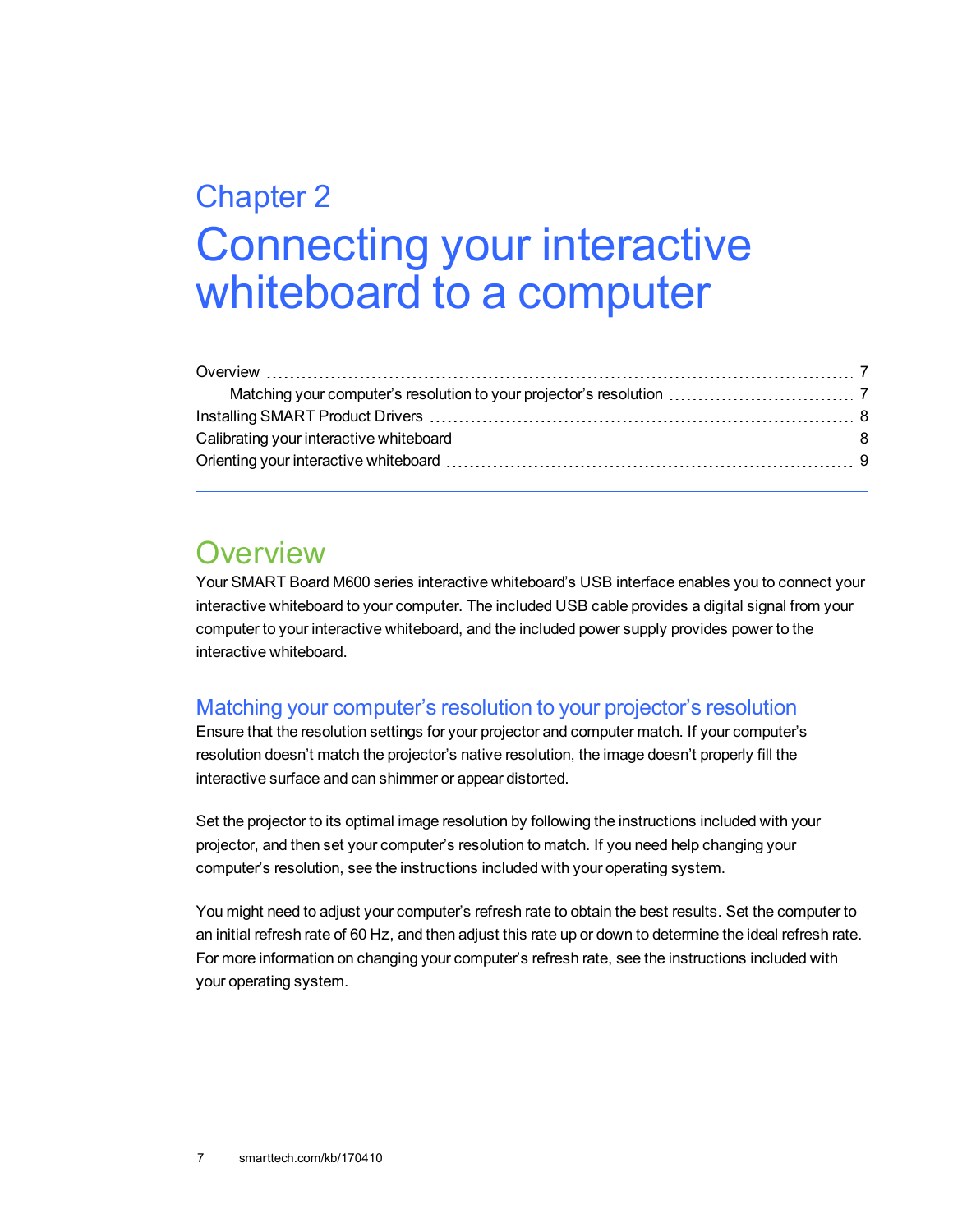# <span id="page-13-0"></span>Installing SMART Product Drivers

You can install SMART Product Drivers on any computer that meets certain minimum operating specifications by using the software installation DVD included with your SMART product or by downloading it from [smarttech.com/downloads](http://www.smarttech.com/downloads).

## **I M P O R T A N T**

You must install the latest version of SMART Product Drivers on your Windows or Mac computer in order to write in digital ink and to use touch on the interactive whiteboard's surface.

For a complete list of computer requirements, go to [smarttech.com/downloads](http://www.smarttech.com/downloads) and browse to the latest SMART Notebook release notes applicable to your operating system.

# <span id="page-13-1"></span>Calibrating your interactive whiteboard

Digital cameras in the corners of the interactive whiteboard track the position of the pens and your finger on the interactive surface, and then send the information to the SMART software, which interprets this information as mouse clicks, digital ink or ink removal in the appropriate location.

If you haven't used your interactive whiteboard before, you must perform a calibration. This process ensures that the cameras accurately track your finger and the pens on the interactive surface. If the system detects incorrect calibration parameters, a warning bubble may also appear recommending that you perform a calibration.

#### **To calibrate your interactive whiteboard**

1. The first time you connect your interactive whiteboard, press the **Please calibrate the SMART Board interactive whiteboard** pop-up bubble that appears in the bottom right corner of your screen.

If the pop-up doesn't appear, click the SMART software icon in the Windows notification area or Mac Dock and select **SMART Settings > SMART Hardware Settings > Advanced > Calibrate**.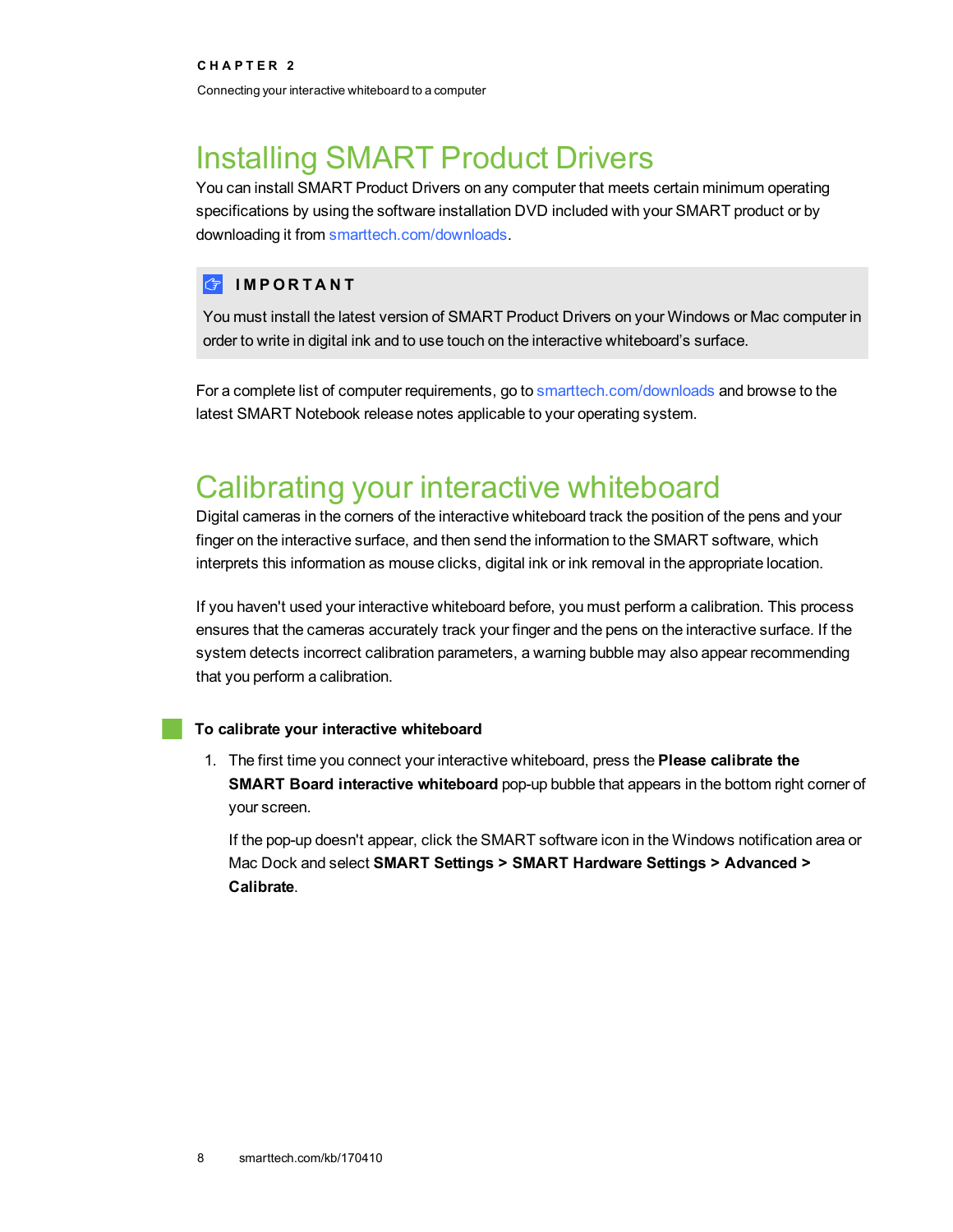Connecting your interactive whiteboard to a computer

The calibration window opens.



- 2. With a pen tray pen, press the first target.
- 3. Keeping the pen on the interactive whiteboard surface, draw along the track until you reach the second target. Keep the pen in the track, regardless of where the digital ink appears.
- 4. When you reach the second target, lift the pen from the surface.
- 5. If the calibration window remains open, the cameras require further calibration. Trace your pen around the track a second or even a third time until the calibration window closes.

<span id="page-14-0"></span>The orientation screen appears.

# Orienting your interactive whiteboard

After you install SMART Product Drivers on your computer and have completed the calibration procedure, an orientation screen appears. Orienting your interactive whiteboard ensures the greatest possible level of writing and touch accuracy. Orient your interactive whiteboard any time your projector or interactive whiteboard has been moved since you last used it, or whenever the mouse pointer isn't properly aligned with the pen or your finger when you touch the interactive surface.

#### **To orient your interactive whiteboard**

1. On the interactive surface, click the **SMART software** icon in the notification area (Windows) or Dock (Mac), and then select **Orient**.

The *Orientation* screen opens.

2. Pick up a pen from the pen tray.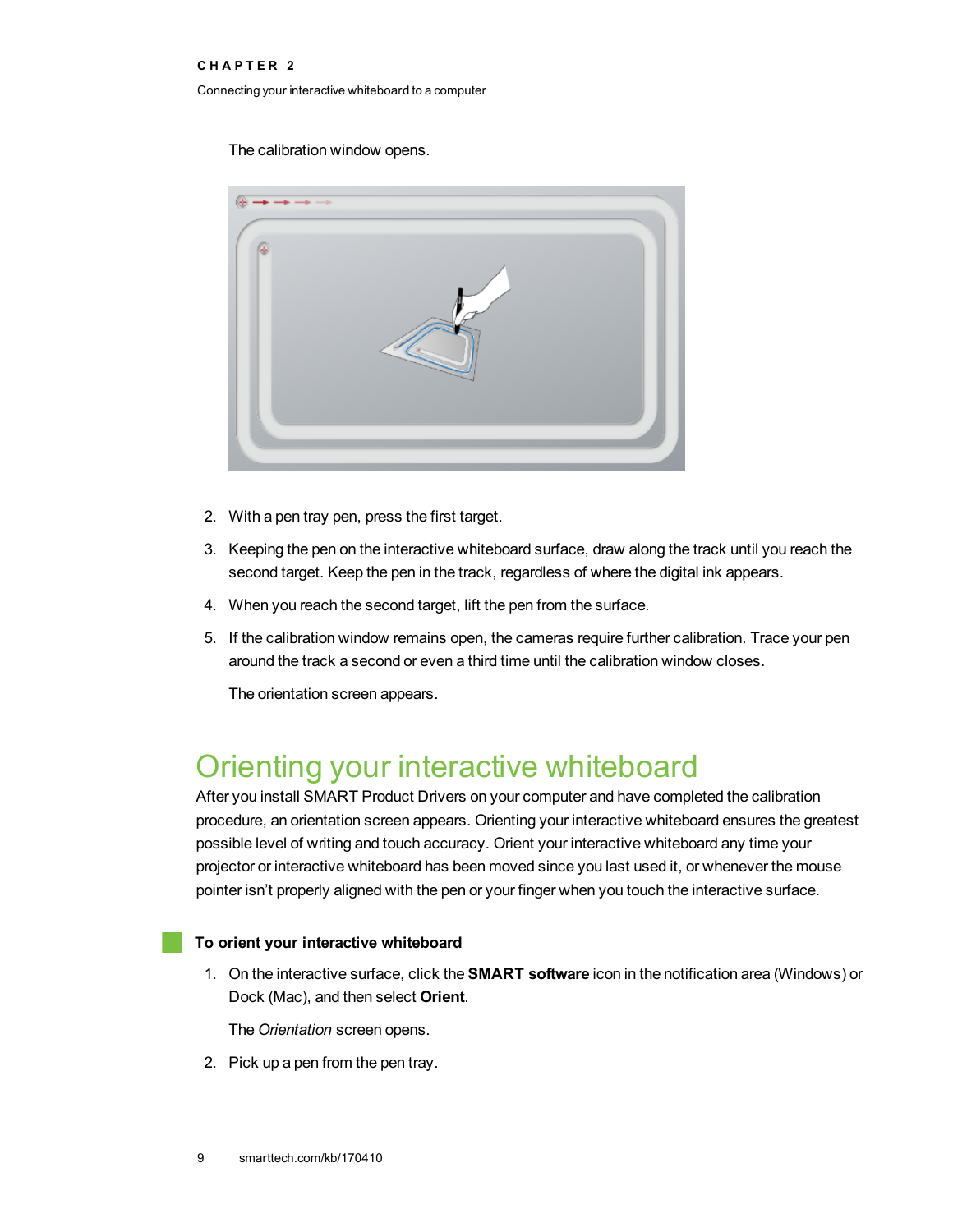Connecting your interactive whiteboard to a computer

- 3. Beginning at the first target on the screen, touch the center of the target firmly with the tip of the pen and hold the pen steady until the target turns green. When you lift the pen the target moves to the next point.
- 4. Repeat step 3 on all the targets.
- 5. The *Orientation* screen closes.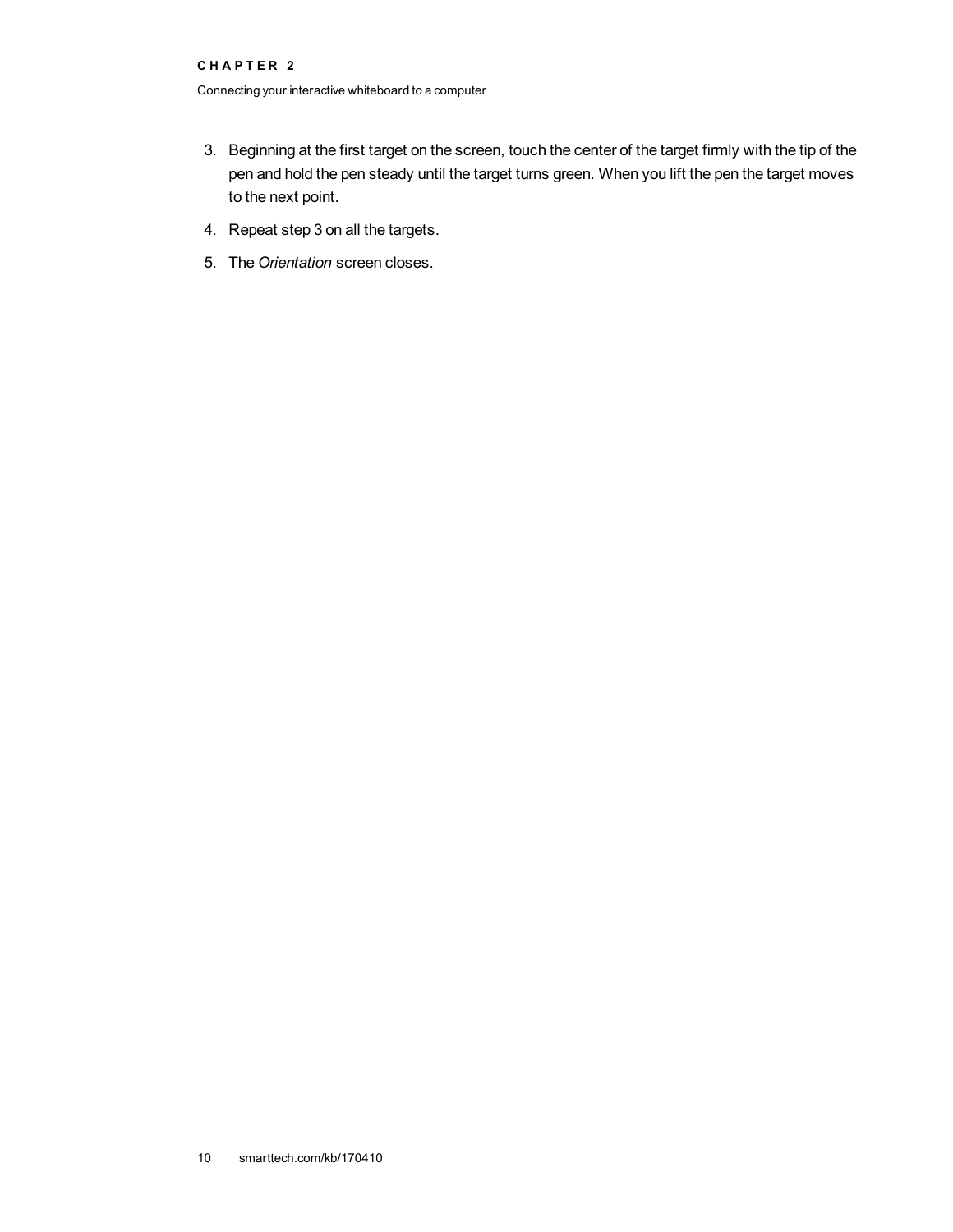# <span id="page-16-0"></span>Chapter 3 Using your interactive whiteboard

| Single-finger gestures with the continuum control of the control of the control of the control of the control o |  |
|-----------------------------------------------------------------------------------------------------------------|--|
|                                                                                                                 |  |
|                                                                                                                 |  |
|                                                                                                                 |  |
|                                                                                                                 |  |
|                                                                                                                 |  |
|                                                                                                                 |  |
|                                                                                                                 |  |
|                                                                                                                 |  |
|                                                                                                                 |  |
|                                                                                                                 |  |
| Rotating an object …………………………………………………………………………………………18                                                         |  |
|                                                                                                                 |  |
|                                                                                                                 |  |

When you touch your interactive whiteboard's surface, the interactive whiteboard registers the horizontal and vertical (or x and y) coordinates on the interactive surface. Your computer's mouse driver interprets those coordinates and moves the pointer to the corresponding point on the projected image.

## **N** WARNING

Do not stand (or allow children to stand) on a chair to touch the surface of the SMART Board product. Instead, safely fix the product at the appropriate height on a wall or use a SMART floor stand.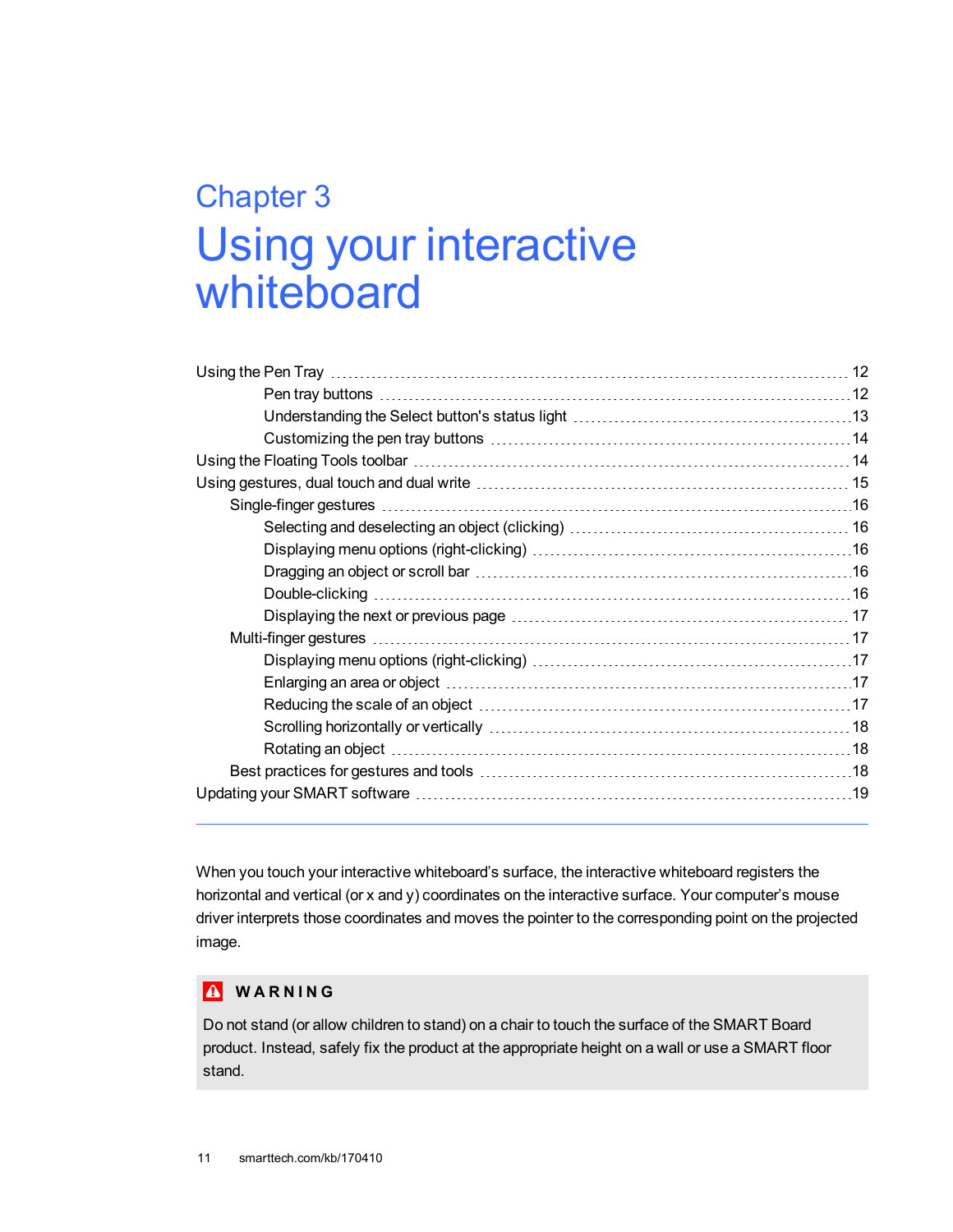To open an application on your interactive whiteboard, press twice consecutively on the application's icon. When you press twice to open an application, it's the same as double-clicking your mouse to open an application on your computer. Similarly, each time you press once on the interactive surface, it's the same as a single left click.

## **NOTE**

If necessary, move the mouse or touch the interactive whiteboard's surface or press any key on your keyboard to bring your computer out of standby mode.

# <span id="page-17-0"></span>Using the Pen Tray

In addition to providing a convenient place to hold the included pens, the interactive pen tray on your SMART Board M680 or M685 interactive whiteboard has several controls and indicators.

## **NOTE**

SMART Board M680V and M685V interactive whiteboards feature a durable pen ledge that holds the two included pens, rather than an interactive pen tray.

### <span id="page-17-1"></span>**Pen tray buttons**

In the center of the pen tray, there are six buttons. The middle four change the color of digital ink that appears when you touch the screen. The buttons on either side of the pen color buttons default to the select (left button) and eraser (right button) functions. These buttons light up to indicate the current selected tool.

The buttons on the right side of the pen tray enable the right-click, on-screen keyboard and orientation functions.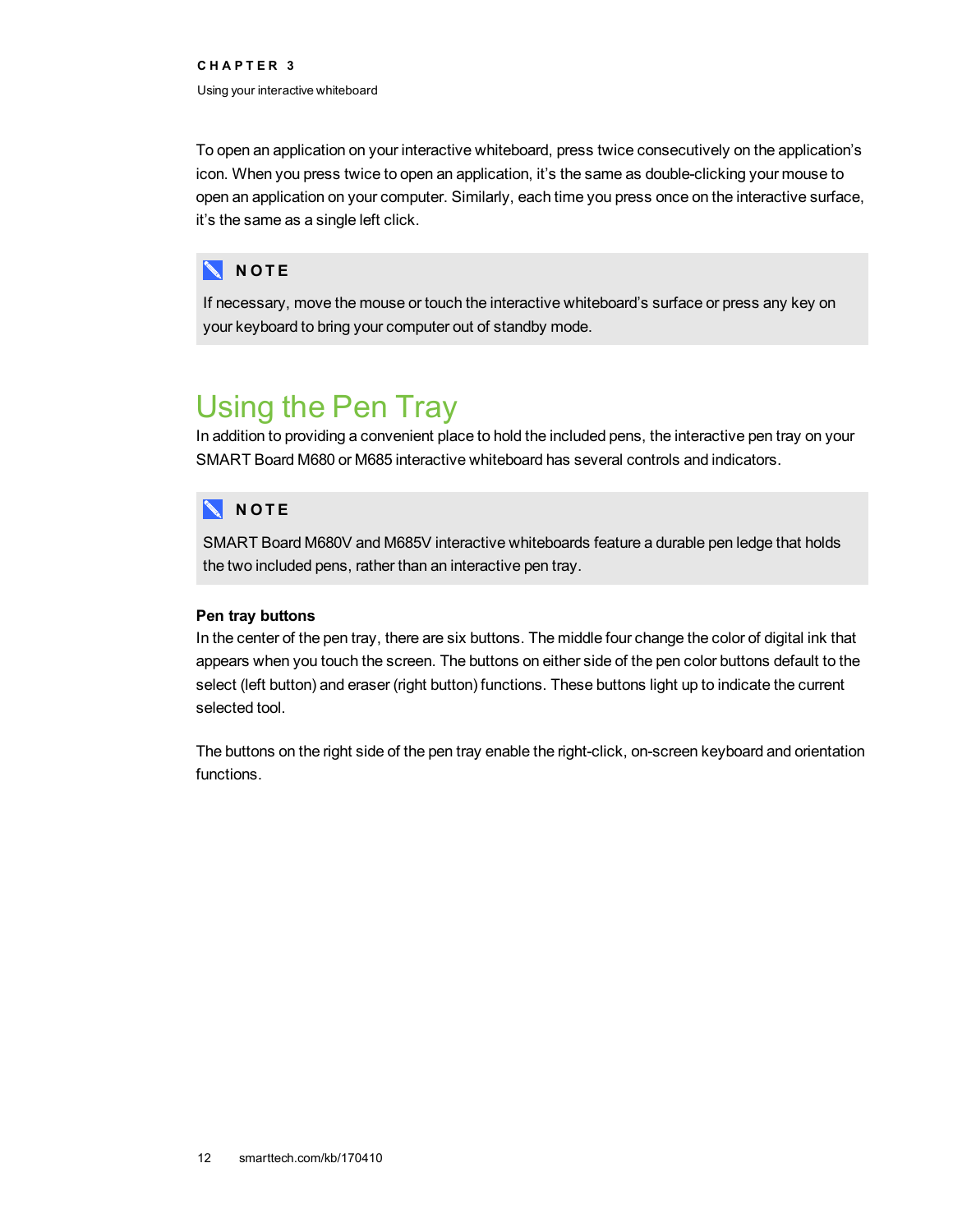Using your interactive whiteboard



#### <span id="page-18-0"></span>**Understanding the Select button's status light**

The Select button's light also indicates the status of the interactive whiteboard. The Select button's light is solid white when the system is working properly.

The following table shows the Select button's normal states. If the light's behavior doesn't match a state listed here, see *General [troubleshooting](#page-28-0)* on page 23.

| Select light state | Meaning                                                                                                                                                                                                                                                                                                                                                                    |  |
|--------------------|----------------------------------------------------------------------------------------------------------------------------------------------------------------------------------------------------------------------------------------------------------------------------------------------------------------------------------------------------------------------------|--|
| Flashing white     | Your interactive whiteboard is receiving power and is<br>communicating successfully with your computer's USB HID<br>driver but SMART Product Drivers isn't installed.                                                                                                                                                                                                      |  |
|                    | <b>NOTE</b>                                                                                                                                                                                                                                                                                                                                                                |  |
|                    | In HID mode, interactive whiteboard tools such as the pens<br>are unavailable, but you can move the mouse pointer and<br>perform mouse functions by touching the interactive surface.<br>The Right-Click button on the pen tray might work, depending<br>on the version of operating system you're using. Neither the<br>Keyboard nor the Orient button works in HID mode. |  |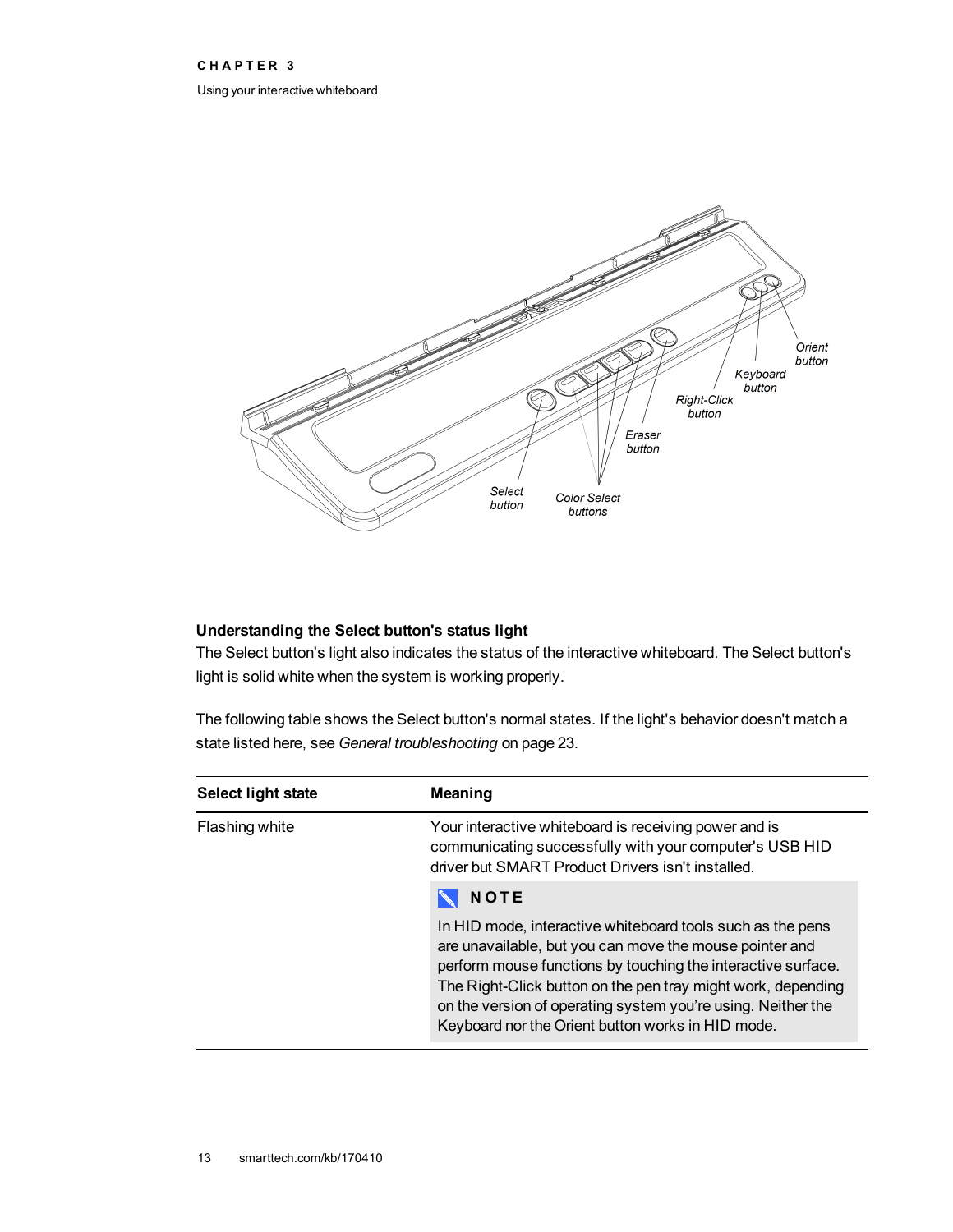Using your interactive whiteboard

| Select light state | Meaning                                                                                                                                                                                                                                             |  |
|--------------------|-----------------------------------------------------------------------------------------------------------------------------------------------------------------------------------------------------------------------------------------------------|--|
| Solid white        | Your interactive whiteboard is receiving power and is<br>communicating successfully with SMART Product Drivers.<br>When you press another pen tray button, the Select button's<br>light turns off and the light on the button you pressed turns on. |  |
| Solid amber        | The controller module is in service mode or the firmware is being<br>updated.                                                                                                                                                                       |  |
| Off                | You have selected a non-standard digital ink color using<br>SMART Notebook software or SMART Ink, your interactive<br>whiteboard isn't receiving power or your interactive whiteboard<br>is in Standby mode.                                        |  |

#### <span id="page-19-1"></span>**Customizing the pen tray buttons**

You can customize your pen tray button settings. For example, you can change line transparency, color and style; you can change the width of the eraser; and you can change the Keyboard and Right-Click button settings so that they perform another action.

#### **To customize the pen tray button settings**

1. Press the SMART software icon in the Windows notification area or Mac Dock, and then select **SMART Settings**.

SMART settings opens.

- 2. Press **SMART Hardware Settings** and select your SMART Board interactive whiteboard.
- 3. Select **Pen and Button Settings** from the drop-down list, and then select the button you want to customize.
- 4. Follow the on-screen instructions.

For more information about customizing your settings, open the online Help by pressing the SMART software icon in the Windows notification area or Mac Dock, selecting **Help Center**, and then selecting **SMART Hardware Settings**.

# <span id="page-19-0"></span>Using the Floating Tools toolbar

You must install and run SMART Product Drivers on your connected computer to have use of the Floating Tools toolbar. While you work on your interactive whiteboard, the toolbar floats over your desktop and any open application. Use your finger or the provided pen tray pens to select a tool from this customizable toolbar to click, write, erase and open SMART Notebook software on your interactive whiteboard.

For more information on how to use SMART Notebook software, see [smarttech.com/support](http://www.smarttech.com/support).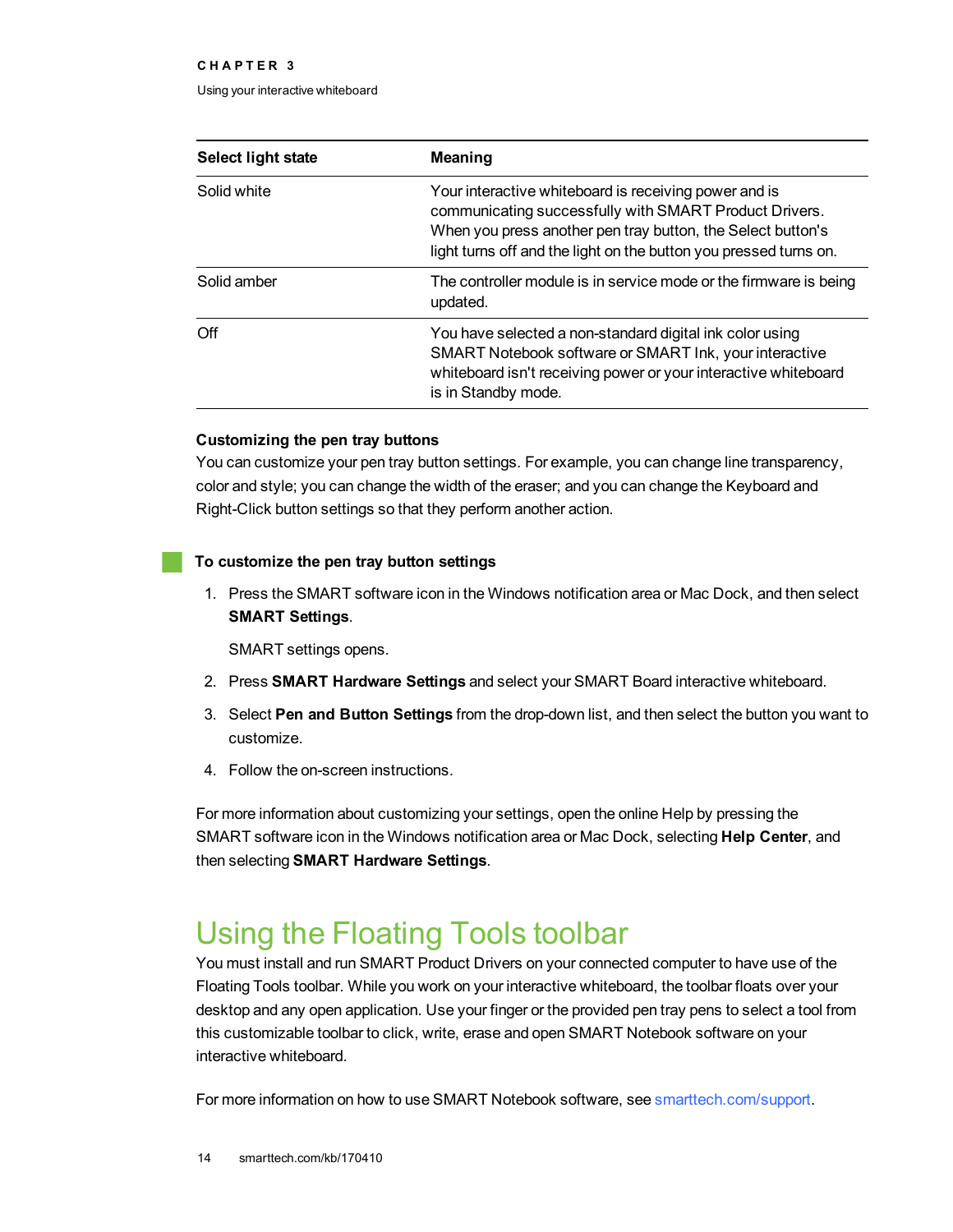Using your interactive whiteboard

#### **To open the Floating Tools toolbar**

Press the SMART software icon in the notification area (Windows)or Dock (Mac), and then press **Show Floating Tools**.



### **NOTES**

- o SMART Notebook software includes additional toolbars which allow you to control digital ink pens and other drawing tools.
- You can move this toolbar to either the left or right side of the screen.
- o You can move this toolbar lower on your screen so younger students can reach it.
- o You're unable to rotate this toolbar horizontally.

## <span id="page-20-0"></span>Using gestures, dual touch and dual write

Your interactive whiteboard supports multitouch gestures, dual touch and dual write with your Windows or Mac computer. Some gestures might not work in all operating systems.

Multitouch gestures enable you to use pre-determined commands on your interactive whiteboard without using the keyboard or mouse. With a series of two-finger touches on your interactive whiteboard screen, you can navigate pages, change the look of an object and more.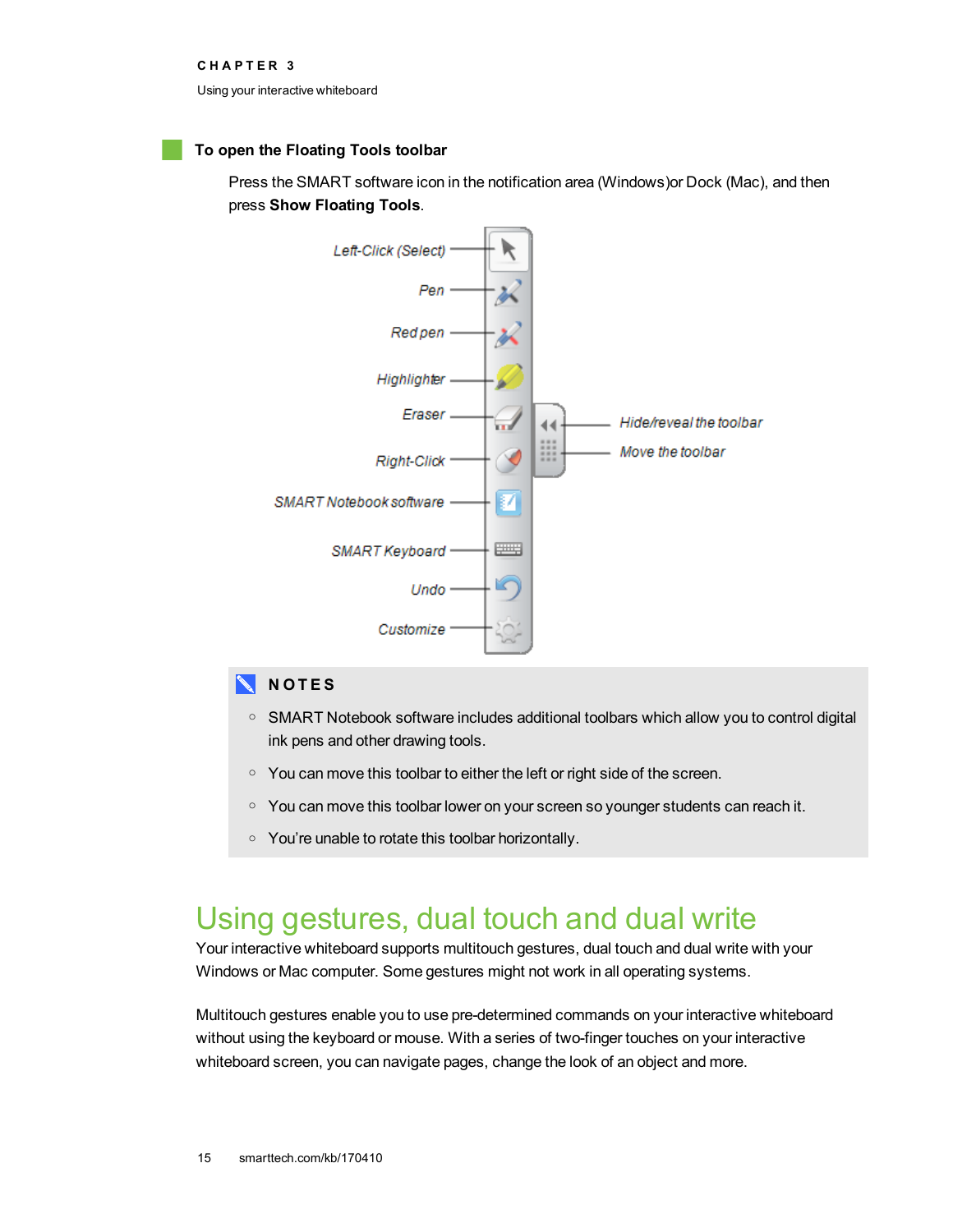Dual touch enables two users to touch the interactive whiteboard and to simultaneously perform mouse functions.

Dual write enables two users to use their fingers to write on the interactive whiteboard at the same time.

## <span id="page-21-0"></span>Single-finger gestures

You can perform some gestures using one finger, including selecting an object and double-clicking.

<span id="page-21-1"></span>Single-finger gestures include the following:

### **Selecting and deselecting an object (clicking)**

Quickly press and release the interactive surface to select or deselect an object or option. This performs a standard mouse click.



## **NOTE**

This gesture starts applications if your operating system is set to start applications on a single click.

### <span id="page-21-2"></span>**Displaying menu options (right-clicking)**

Press and hold the screen with your finger.

In SMART Notebook software, Windows and Microsoft® Office programs, the right-click menu appears.

#### <span id="page-21-3"></span>**Dragging an object or scroll bar**

Press and hold an object or scroll bar on the screen. Keep your finger on the screen and slowly move the object or scroll bar. When you reach the position you want, release your finger.

## <span id="page-21-4"></span>**Double-clicking**

Quickly press and release the interactive surface twice in the same spot. This performs a standard double-click.





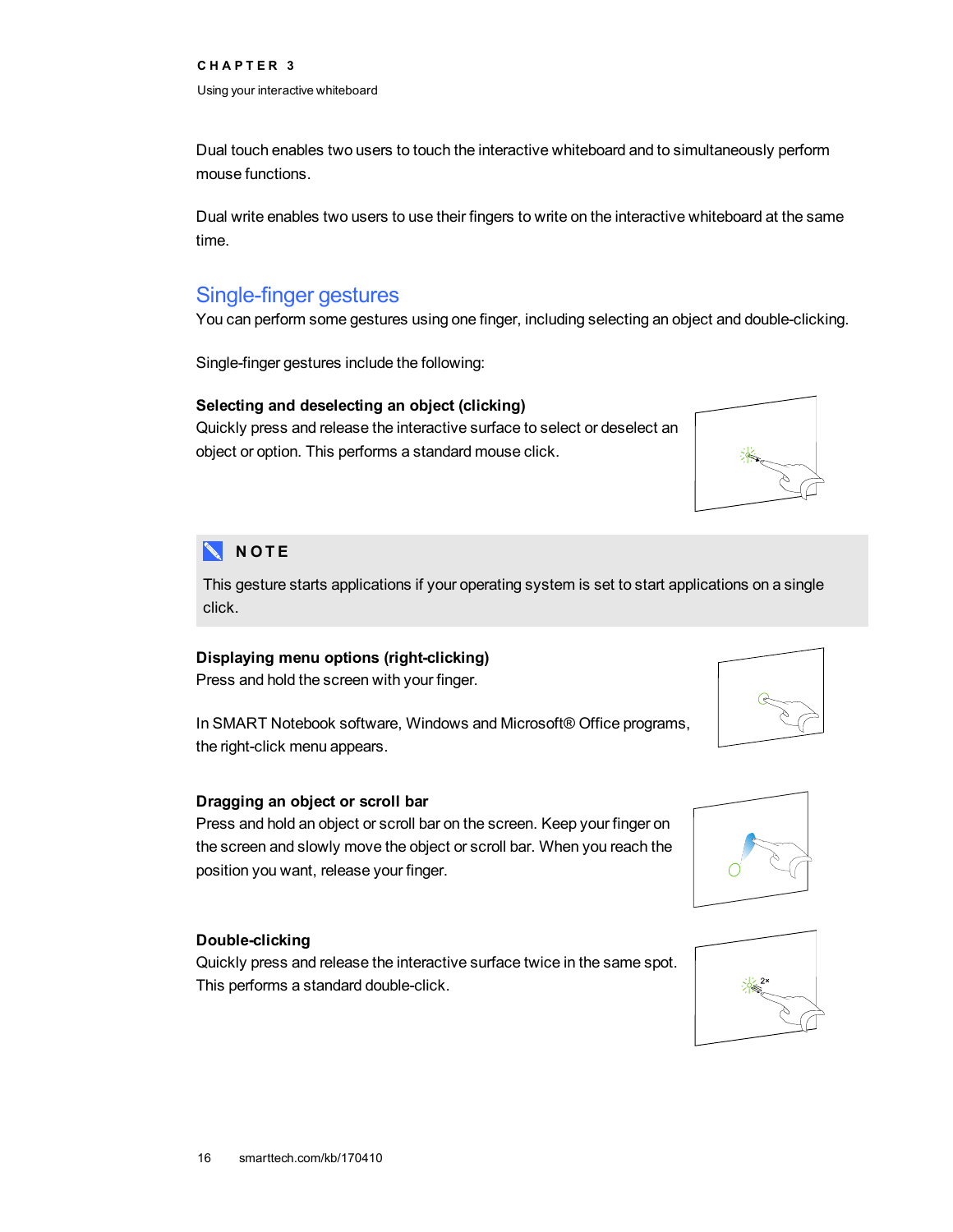Using your interactive whiteboard

## **NOTE**

This gesture starts applications if your operating system is set to start applications on a doubleclick.

### <span id="page-22-0"></span>**Displaying the next or previous page**

Press the screen, and then quickly press again directly to the right of that point to display the next page.



Press the screen, and then quickly press again directly to the left of that point to display the previous page.



<span id="page-22-1"></span>Multi-finger gestures

You can perform some gestures using two or more fingers, including scaling, scrolling and manipulating objects. Multi-finger gestures include the following:

#### <span id="page-22-2"></span>**Displaying menu options (right-clicking)**

Using two fingers on the same hand, press and hold the screen with your left finger and then press the screen once with your right finger.

<span id="page-22-3"></span>Release your left finger from the screen, and then select a menu item with any finger.

#### **Enlarging an area or object**

Use one finger on each hand to press in the center of the area or object, and then drag your fingers away from each other.

<span id="page-22-4"></span>

Use one finger on each hand to press the screen at opposite ends of the area or object, and then drag your fingers toward each other.

This gesture either scales an object on a page, or the entire page, depending on the application.



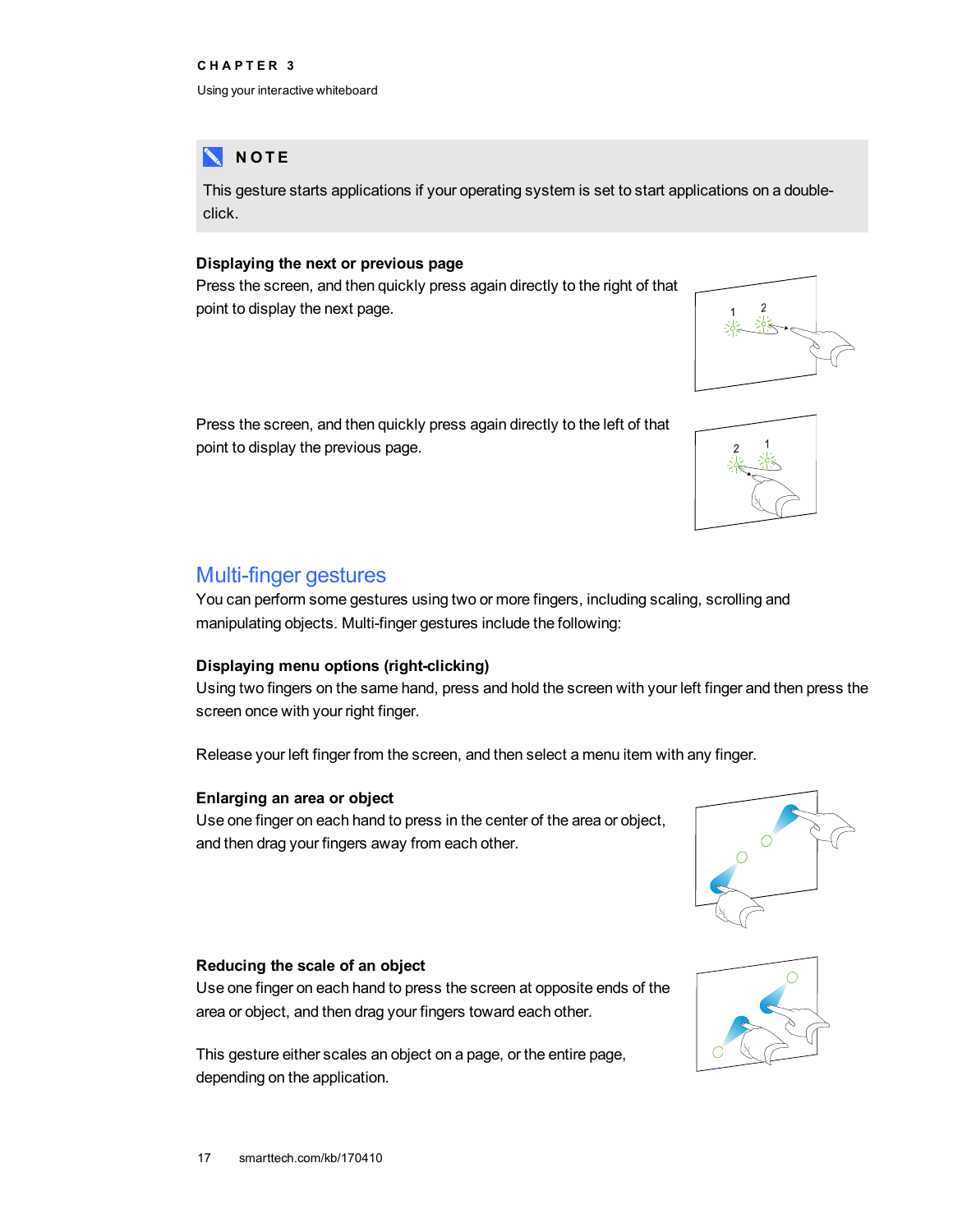**C H A P T E R 3** Using your interactive whiteboard

### <span id="page-23-0"></span>**Scrolling horizontally or vertically**

Use two fingers on the same hand to press the screen.

Keeping your fingers on the screen, move up, down, left or right on the page. Release your fingers when you're satisfied with the view.

<span id="page-23-1"></span>

Place one finger on either side of the object you want to rotate. Keep one finger stationary, and quickly move your second finger around the object. Release your fingers from the screen when you're satisfied with the angle.





## <span id="page-23-2"></span>Best practices for gestures and tools

Follow these guidelines when you use gestures and tools with your interactive product.

Hold your fingers perpendicular (90°) to the interactive surface at the contact point.

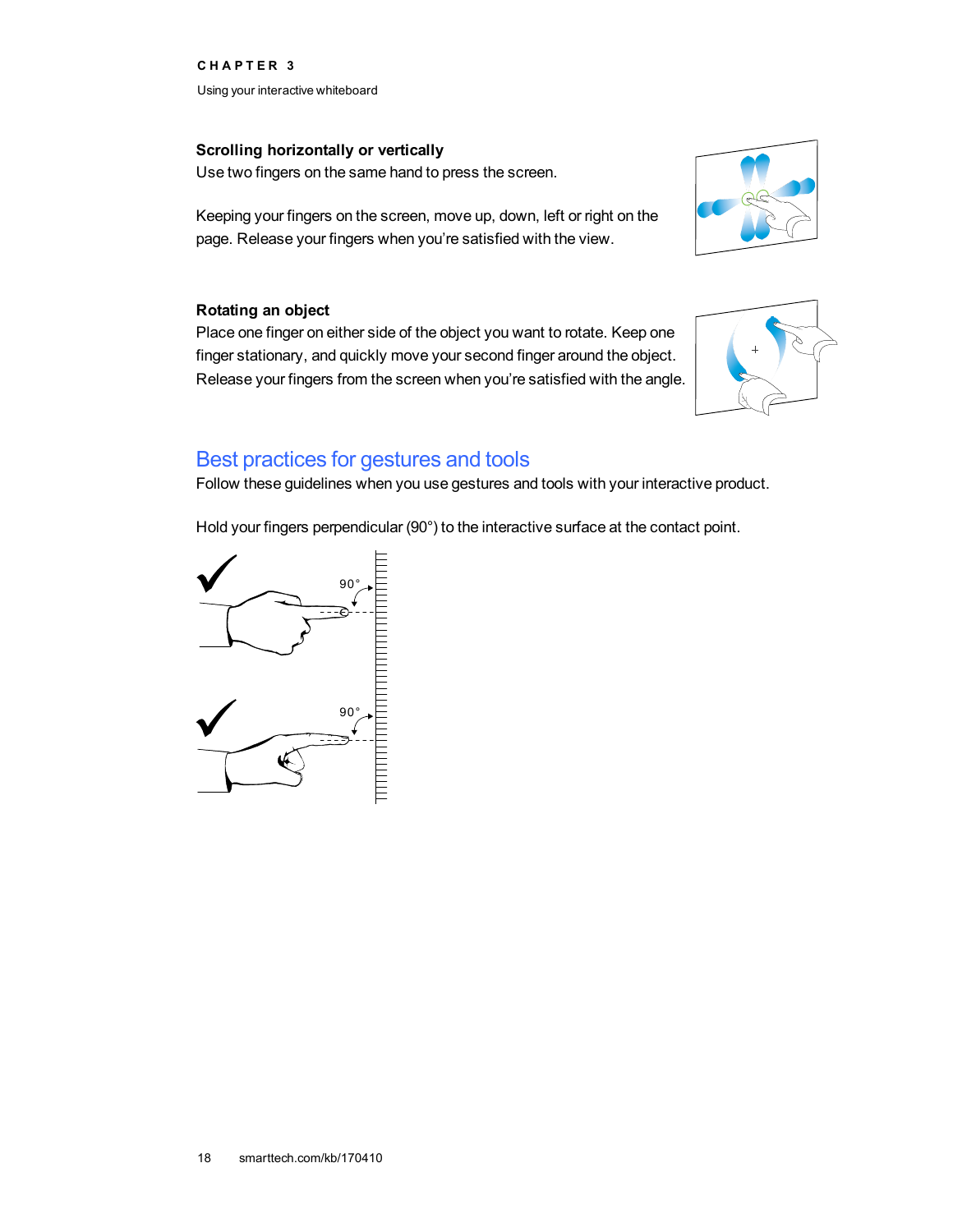Using your interactive whiteboard

Keep your thumb and other fingers away from the interactive surface. They can generate unintentional commands.



Keep your other hand, elbows and loose clothing away from the interactive surface. They can generate unintentional commands.



For "click" commands, quickly tap your finger on the interactive surface. Also, make sure you lift your finger far enough away from the interactive surface between presses so that your finger is out of the interactive whiteboard cameras' view.

# <span id="page-24-0"></span>Updating your SMART software

To update your SMART software, go to the SMART software download page or use SMART Product Update (SPU).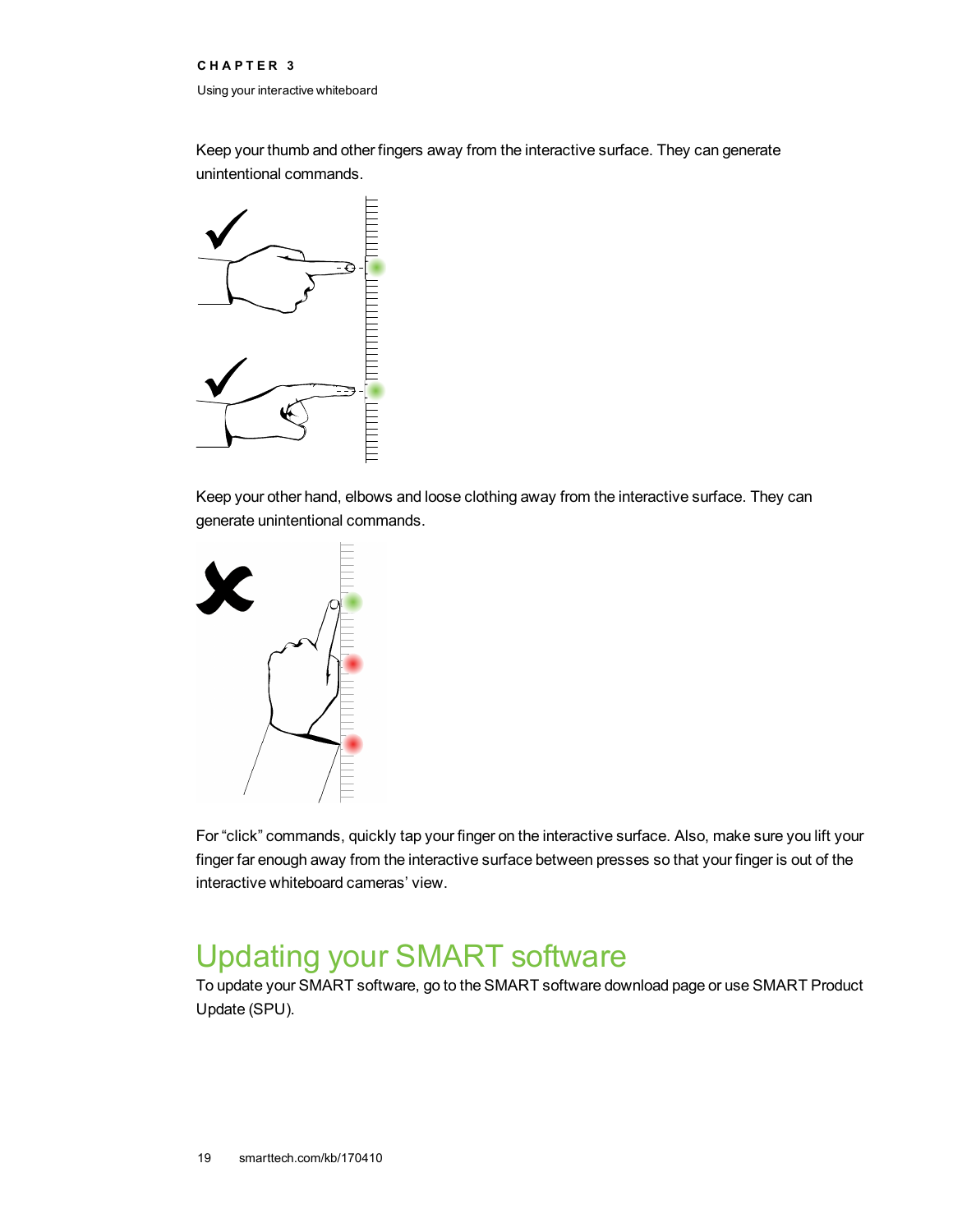Using your interactive whiteboard

#### **To check for software updates**

1. Click the SMART software icon in the Windows notification area or the Mac Dock, and then select **Check for Updates and Activation**.

The *SMART Product Update* dialog box appears listing the SMART software products installed on your computer.

## **NOTE**

If you don't see the *Check for Updates and Activation* option, contact your network administrator.

2. Click the **Update** button beside the software you want to update.

Your SMART software updates automatically.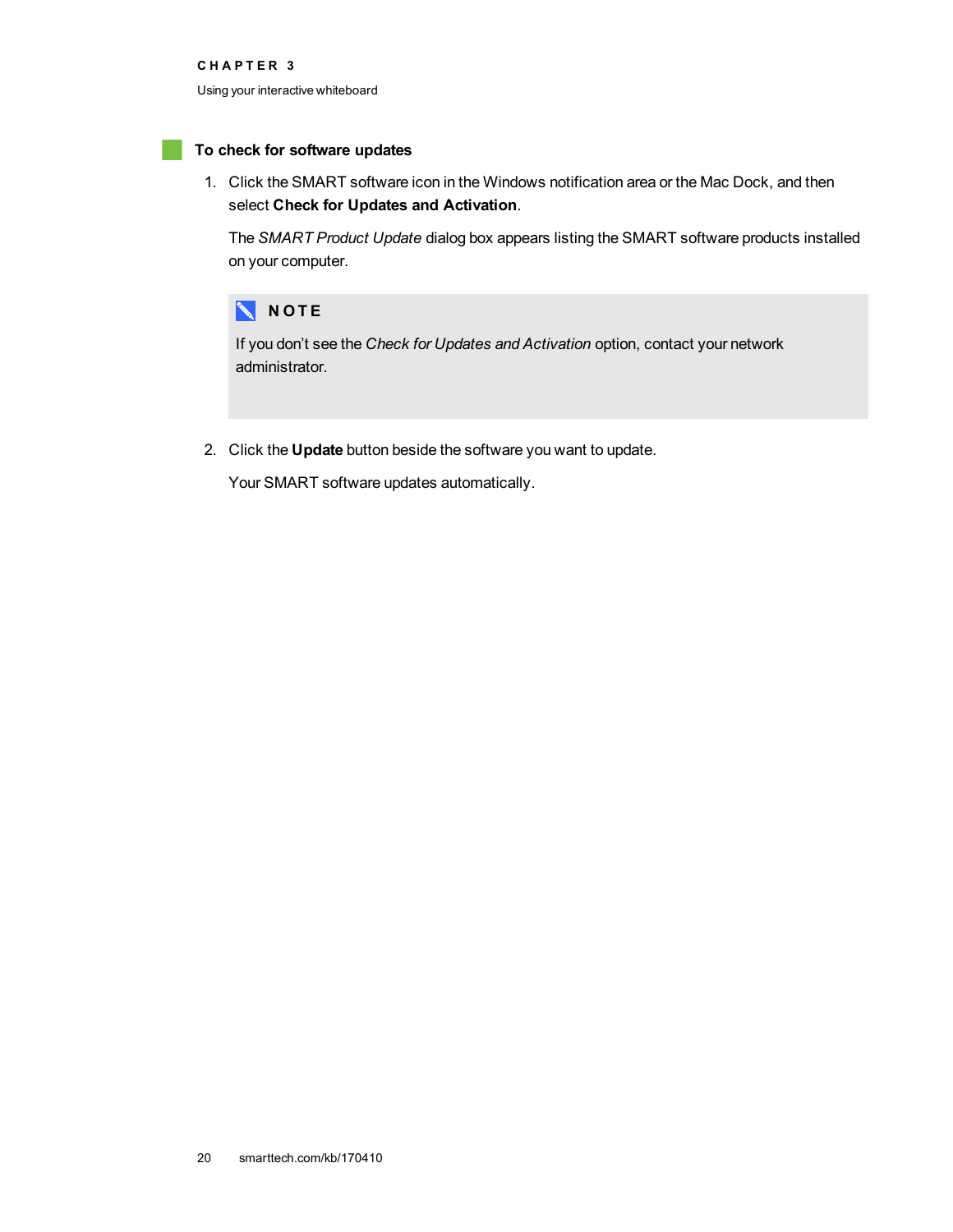# <span id="page-26-0"></span>Chapter 4 Maintenance and troubleshooting

# <span id="page-26-1"></span>Tips for trouble-free performance

Your SMART Board interactive whiteboard is durable, but take care to prevent any damage to it and its parts.

- Replace the pen when the nib wears out.
- <span id="page-26-2"></span>• Don't touch the interactive surface with sharp or pointed objects.
- Don't set up and use your interactive whiteboard in an area with excessive levels of dust, humidity or smoke.
- Don't use low-odor dry-erase markers because they can be very difficult to erase.
- Don't obstruct the cameras' view of the interactive whiteboard. For example, don't place magnets, stickers or adhesive tape on the interactive surface, or rest any objects, including your hand or the pens, in the recess at the bottom of the interactive surface because this interferes with the corner cameras' ability to detect your finger or pens on the interactive surface.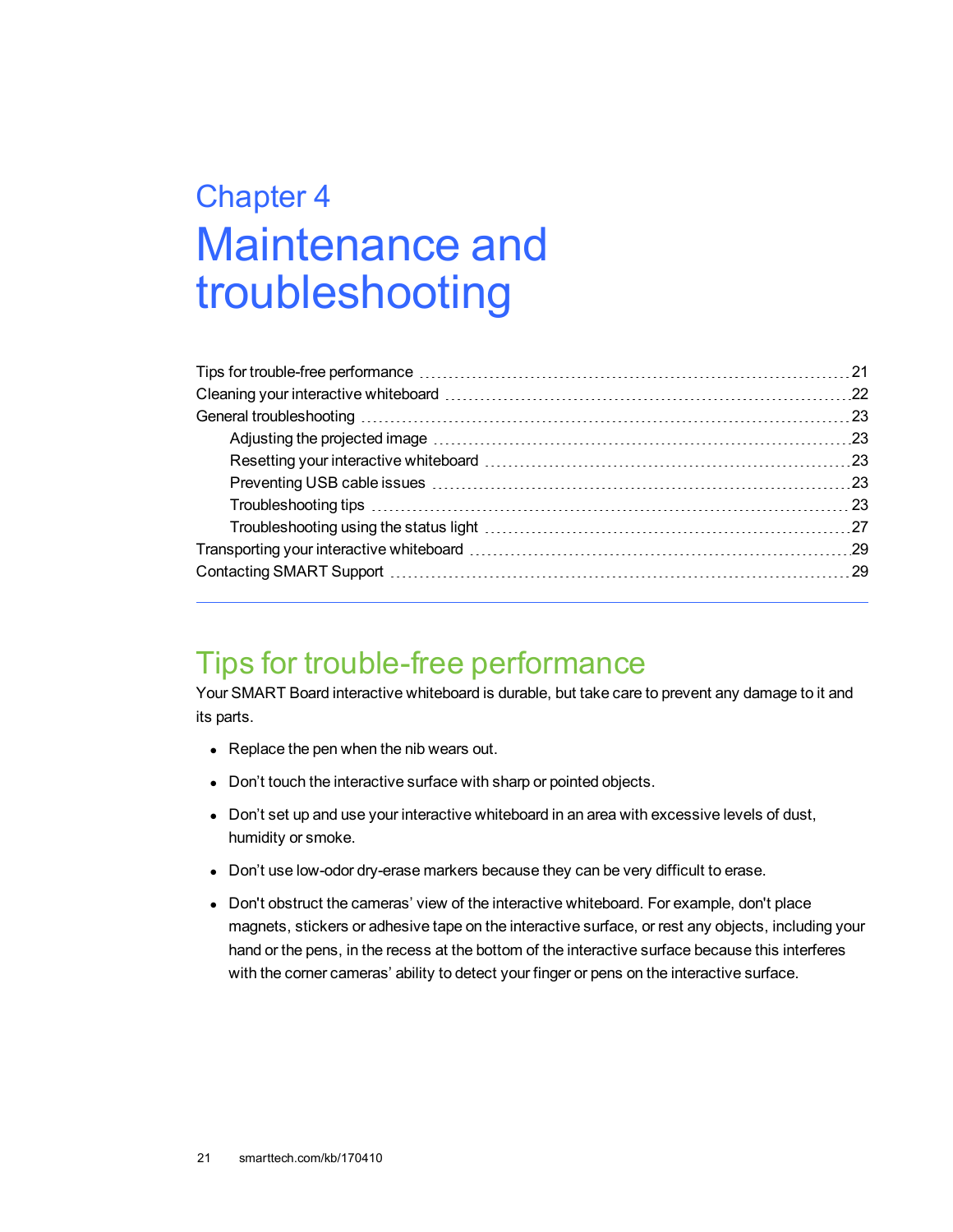Maintenance and troubleshooting



# <span id="page-27-0"></span>Cleaning your interactive whiteboard

With proper care, your interactive whiteboard will provide years of trouble-free service. Follow these tips to keep your interactive whiteboard clean.

#### **C A U T I O N** A

Do not use harsh chemicals or abrasive cleaners on your interactive whiteboard.

#### **I M P O R T A N T**

- Before you clean your interactive whiteboard, disconnect its USB and power cables.
- To view dirt or streaks more easily, set your projector to standby (lamp off) mode.
- To clean dust, dirt and finger grease, wipe the interactive surface with a damp cloth or sponge. Use mild soap, if required.
- Don't spray cleaner directly onto the interactive surface. Instead, spray a light amount of cleaner on a cloth and then gently wipe the interactive surface.
- Don't allow excess cleaner to flow onto the frame's reflective surfaces or the cameras in the corners of the frame.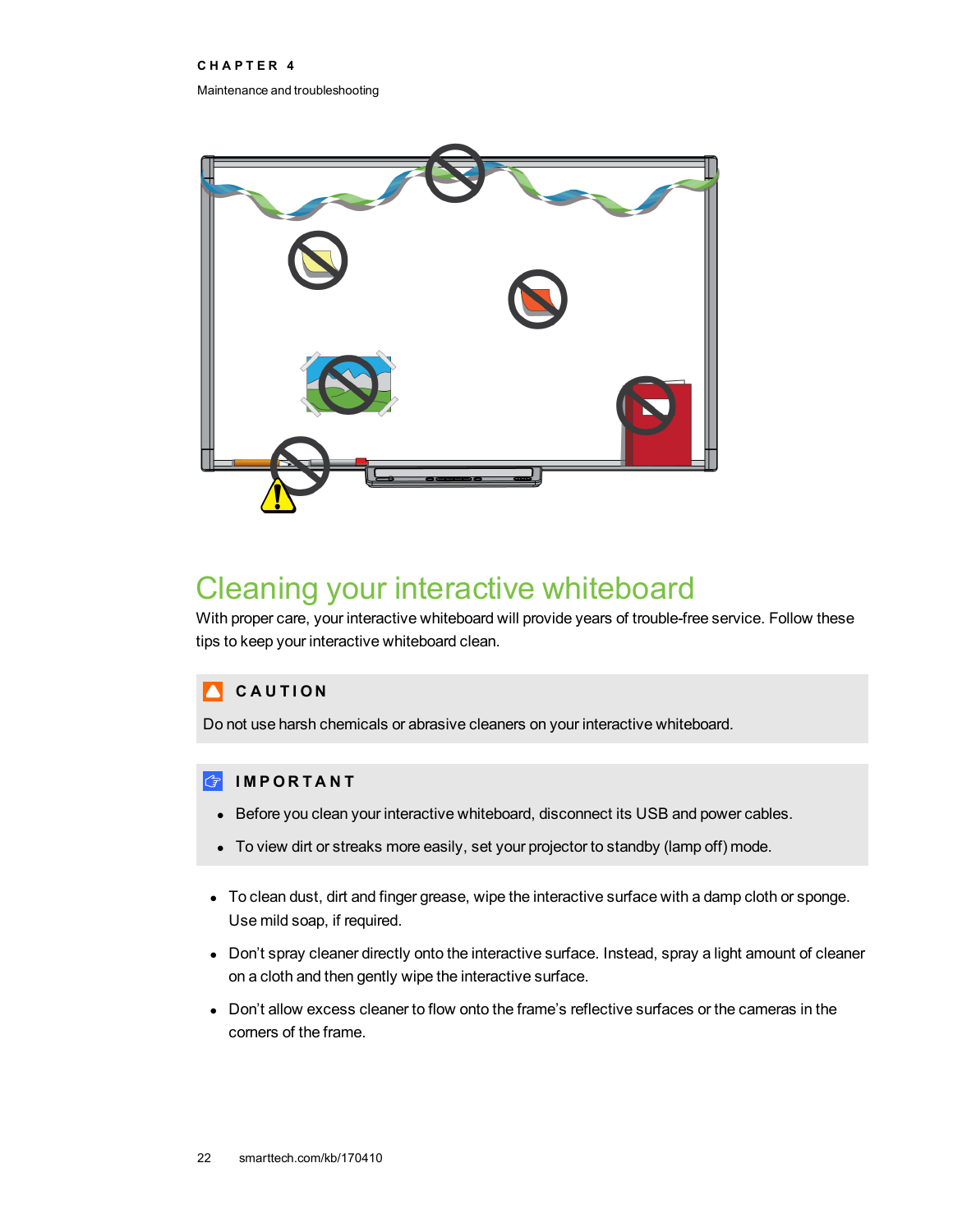Maintenance and troubleshooting

- Don't touch the digital cameras located in the corners of the frame. Don't attempt to clean the digital cameras without specific instructions from SMART Technologies.
- <span id="page-28-5"></span>If ink is accidentally used on your interactive whiteboard, remove the ink as soon as possible. Ink becomes more difficult to remove the longer it stays on the interactive surface.

# <span id="page-28-0"></span>General troubleshooting

## <span id="page-28-1"></span>Adjusting the projected image

If your projector isn't installed in a fixed location, you can correct many image problems by shifting your projector so that the projected image fits squarely on the interactive surface. Optimally, each side of the image should extend almost to the edge of the interactive surface.

<span id="page-28-2"></span>For more information on your projector, go to [smarttech.com/support](http://www.smarttech.com/support).

## Resetting your interactive whiteboard

You can reset your interactive whiteboard by disconnecting and then reconnecting the power cable. This turns the power off and back on, restarting all components of your interactive whiteboard.

## <span id="page-28-3"></span>Preventing USB cable issues

To troubleshoot some common cable routing issues, try disconnecting accessories such as USB hubs and USB extension cables that are connected to your interactive whiteboard.

The basic system consists of the SMART Board M600 series interactive whiteboard, a USB cable, a power cable, computer hardware, a computer operating system and SMART Product Drivers. You can try isolating and replacing each component to identify the cause of the connectivity issue.

## <span id="page-28-4"></span>Troubleshooting tips

This section describes some symptoms, causes and solutions for problems that you could experience with your interactive whiteboard.

Try the troubleshooting tips in the following table to quickly resolve most issues with your product.

## **NOTE**

These procedures vary, depending on your operating system and your system preferences.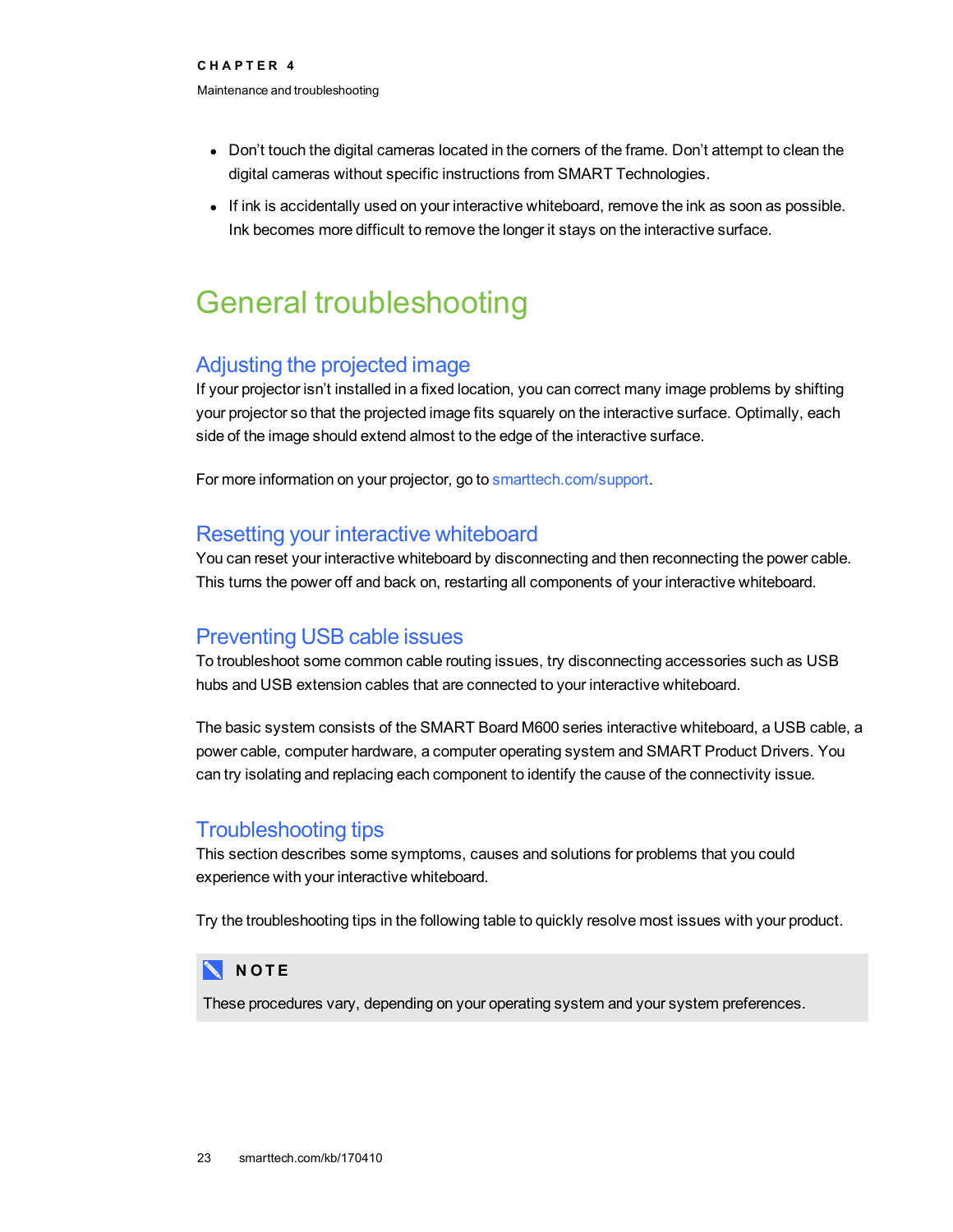Maintenance and troubleshooting

| <b>Symptoms</b>                                                                                                       | Cause                                                                                           | <b>Solution</b>                                                                                                                                                                                                                                                                                                                                      |
|-----------------------------------------------------------------------------------------------------------------------|-------------------------------------------------------------------------------------------------|------------------------------------------------------------------------------------------------------------------------------------------------------------------------------------------------------------------------------------------------------------------------------------------------------------------------------------------------------|
| No image is projected<br>on your interactive<br>whiteboard, or a "No<br>Input" message<br>appears.                    | Your projector isn't receiving a video<br>signal.                                               | Check the video cable<br>connections.<br>Ensure that the correct video input<br>is selected on your projector.<br>Ensure that your projector is on,<br>and that it's connected to a power<br>source.<br>If you're using a laptop computer,<br>turn on the external video<br>connection. Refer to your laptop's<br>user's guide for more information. |
|                                                                                                                       | Your computer is in standby mode.                                                               | Move the mouse, or touch the<br>interactive surface or any key on<br>your keyboard to bring your<br>computer out of standby mode.                                                                                                                                                                                                                    |
|                                                                                                                       | Your computer is off.                                                                           | Turn on your computer (or press<br>your computer's reset button), and<br>then log on as usual.                                                                                                                                                                                                                                                       |
| The projected image is<br>blurry, too large or<br>doesn't completely fill<br>your interactive<br>whiteboard's screen. | Your projector's position, zoom and<br>focus settings aren't adjusted.                          | Adjust the projector's position,<br>zoom and focus settings. Refer to<br>your projector's user's guide for<br>more information.                                                                                                                                                                                                                      |
|                                                                                                                       | Your computer's video resolution<br>settings don't match your projector's<br>native resolution. | Consult your projector's user's<br>guide for the correct computer<br>video resolution, and then go to<br>Windows control panel or Mac<br>System Preferences to change<br>the computer video resolution to<br>match your projector.                                                                                                                   |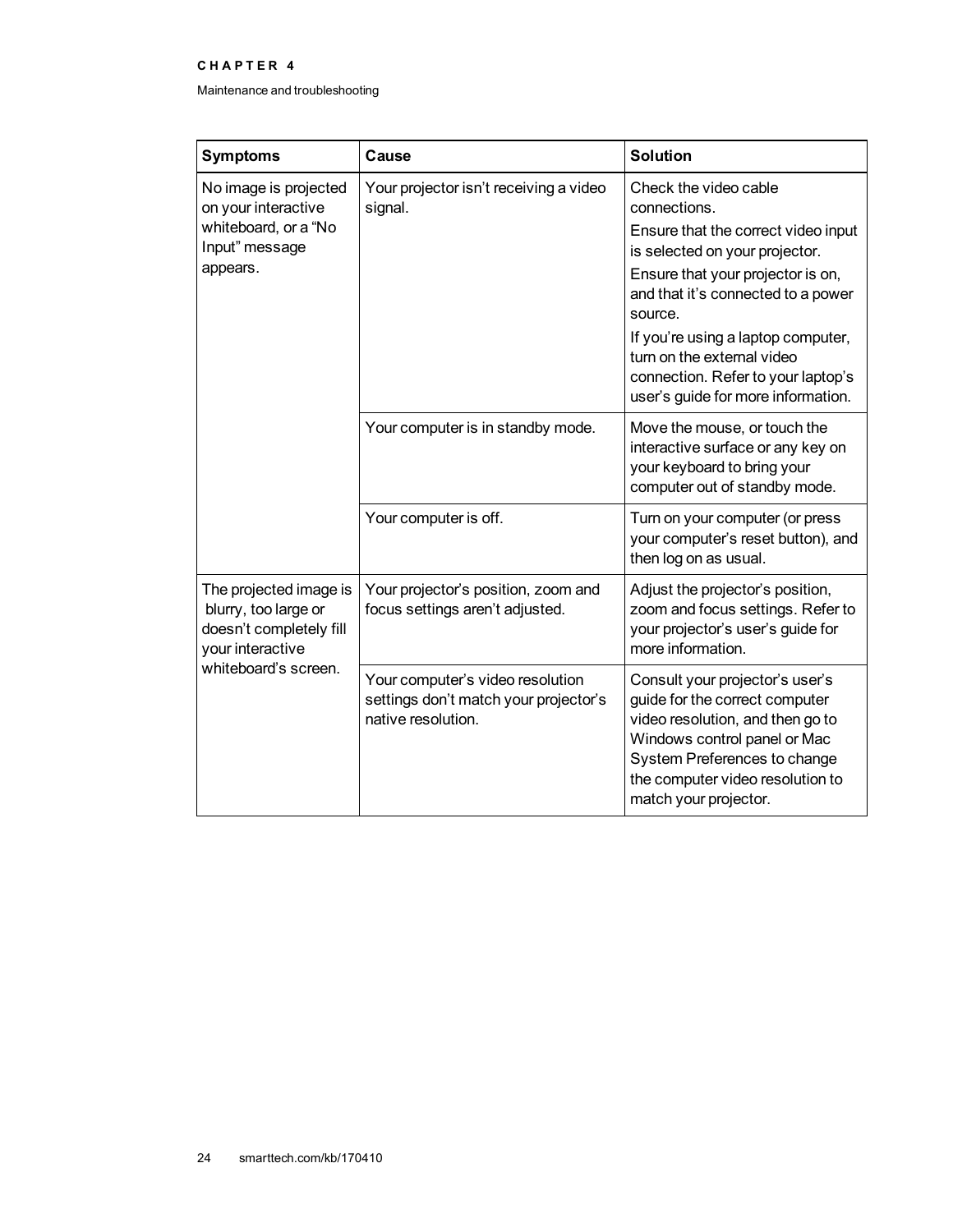Maintenance and troubleshooting

| <b>Symptoms</b>                                                                                      | Cause                                                                                                                       | <b>Solution</b>                                                                                                                                                                                                                                                            |
|------------------------------------------------------------------------------------------------------|-----------------------------------------------------------------------------------------------------------------------------|----------------------------------------------------------------------------------------------------------------------------------------------------------------------------------------------------------------------------------------------------------------------------|
| The SMART software<br>icon doesn't appear in<br>the notification area<br>(Windows) or dock<br>(Mac). | <b>SMART Board Tools isn't running.</b>                                                                                     | Start SMART Board Tools.<br>For Windows computers, select<br><b>Start &gt; All Programs &gt; SMART</b><br><b>Technologies &gt; SMART Board</b><br><b>Tools 2013</b><br>For Mac computers, select Finder<br>> Applications > SMART<br><b>Technologies &gt; Board Tools.</b> |
|                                                                                                      | <b>SMART Product Drivers isn't</b><br>installed                                                                             | Install SMART Product Drivers on<br>your computer. For details about<br>installing<br><b>SMART Product Drivers, see</b><br><b>Installing SMART Product Drivers</b><br>on page 8.                                                                                           |
| The orientation<br>procedure doesn't<br>proceed to the second<br>point.                              | Your computer could be sending input<br>to an application other than the<br>interactive whiteboard's orientation<br>screen. | Press ALT+TAB on your keyboard<br>to change your operating system's<br>focus to the interactive<br>whiteboard's orientation screen.<br>Alternatively, open SMART<br>settings and select Orient/Align<br>the SMART Product.                                                 |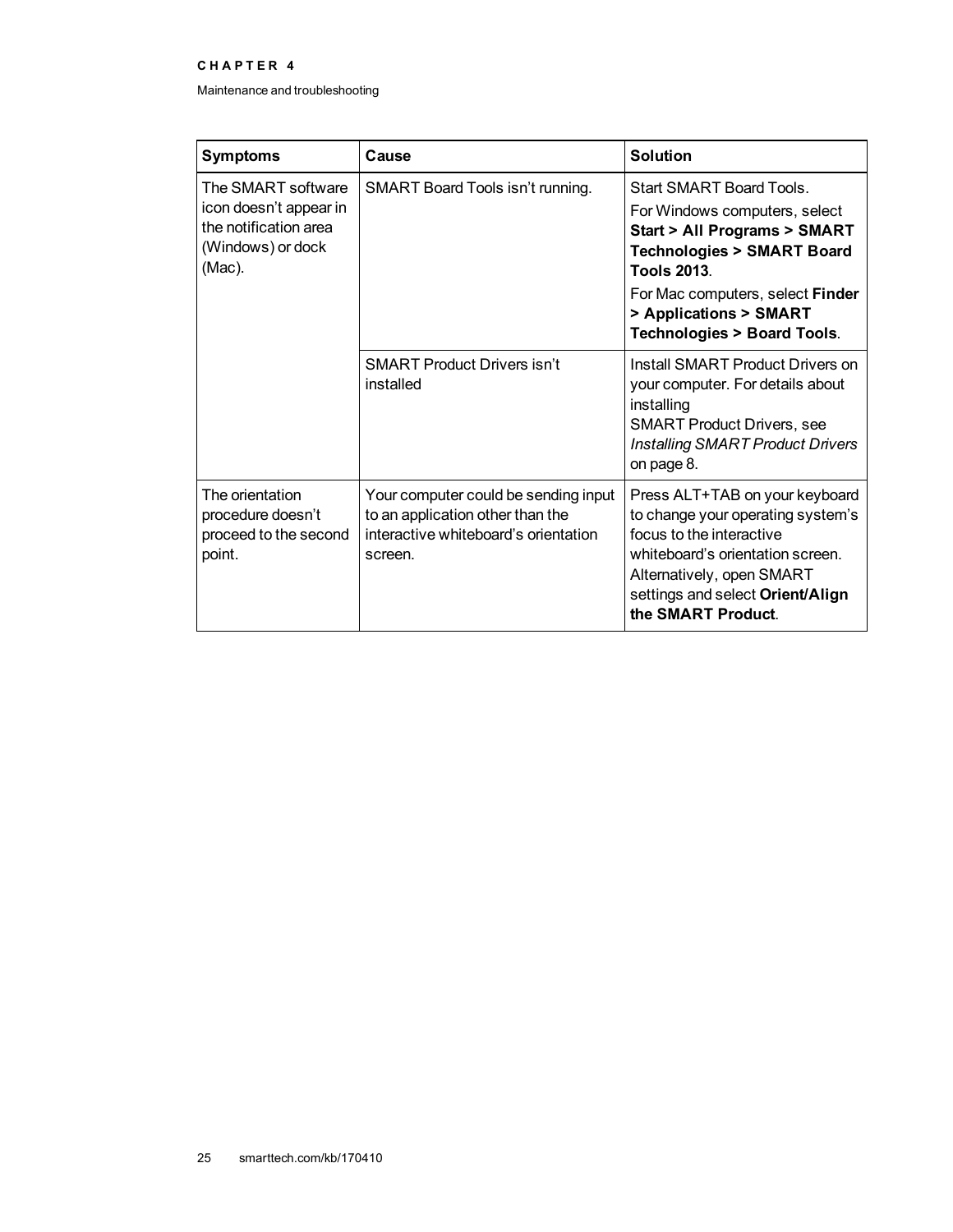Maintenance and troubleshooting

| <b>Symptoms</b>                                                                                                                                   | Cause                                                                                    | Solution                                                                                                                                                                                                                                                                   |
|---------------------------------------------------------------------------------------------------------------------------------------------------|------------------------------------------------------------------------------------------|----------------------------------------------------------------------------------------------------------------------------------------------------------------------------------------------------------------------------------------------------------------------------|
| The interactive<br>surface doesn't<br>respond when you<br>touch it, the pointer<br>moves erratically or<br>gaps appear when you<br>draw or write. | Your interactive whiteboard isn't<br>oriented.                                           | Orient your interactive whiteboard.<br>For more information about<br>orienting your interactive<br>whiteboard, see Orienting your<br>interactive whiteboard on page 9.                                                                                                     |
|                                                                                                                                                   | <b>SMART Board Tools isn't running.</b>                                                  | Start SMART Board Tools.<br>For Windows computers, select<br><b>Start &gt; All Programs &gt; SMART</b><br><b>Technologies &gt; SMART Board</b><br><b>Tools 2013</b><br>For Mac computers, select Finder<br>> Applications > SMART<br><b>Technologies &gt; Board Tools.</b> |
|                                                                                                                                                   | <b>SMART Product Drivers isn't</b><br>installed.                                         | Install SMART Product Drivers on<br>your computer. For details about<br>installing<br><b>SMART Product Drivers, see</b><br><b>Installing SMART Product Drivers</b><br>on page 8.                                                                                           |
|                                                                                                                                                   | Not all components of<br><b>SMART Product Drivers are installed</b><br>on your computer. | <b>Remove SMART Product Drivers</b><br>from your computer, and then<br>install SMART Product Drivers<br>again.                                                                                                                                                             |
|                                                                                                                                                   | A camera is obscured.                                                                    | Remove any object attached to<br>the interactive surface or resting in<br>the bottom bezel behind the pen<br>tray.                                                                                                                                                         |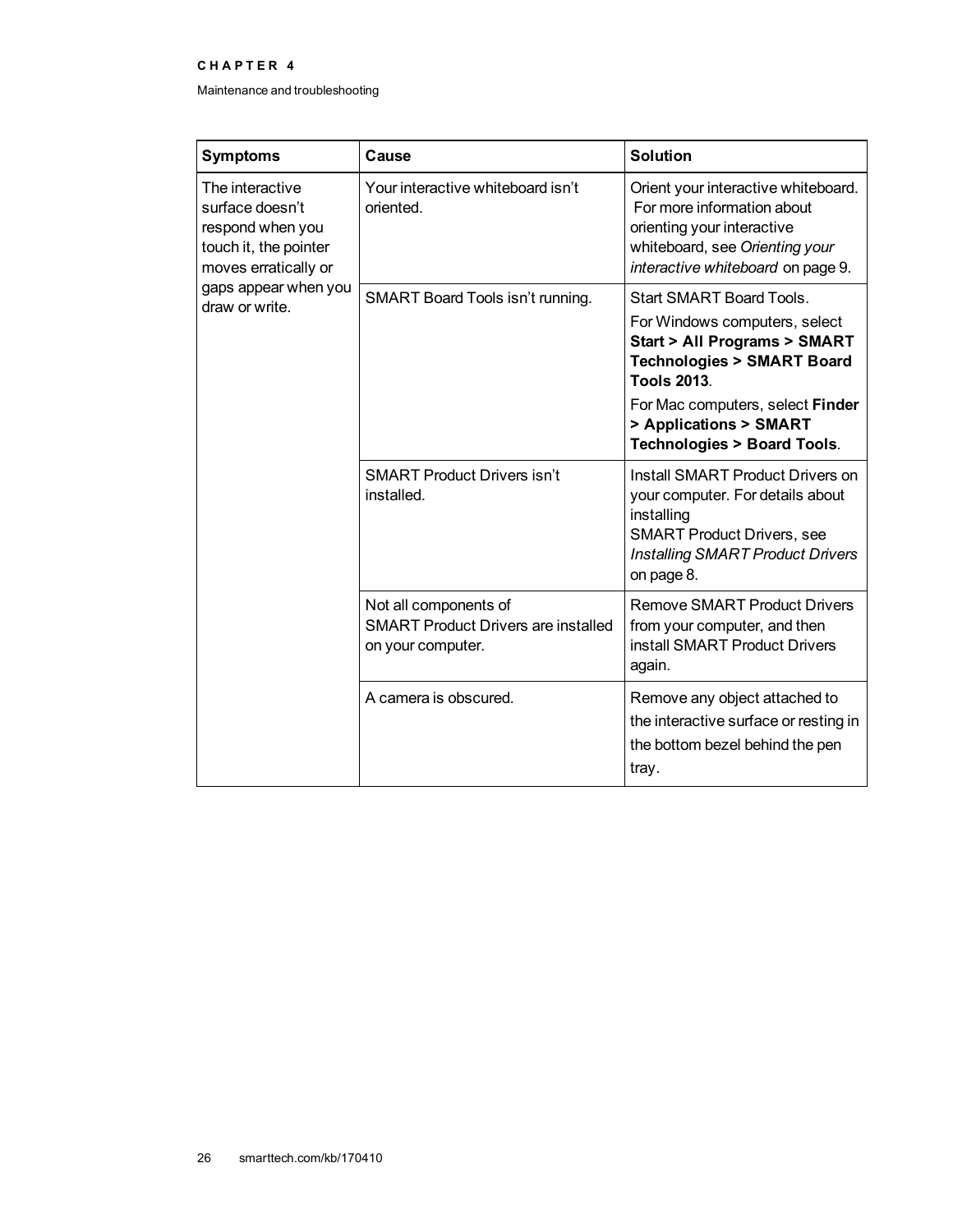Maintenance and troubleshooting

| <b>Symptoms</b>                                                           | Cause                                                                            | <b>Solution</b>                                                                                                                                                                                                                                                                                                                                                                                                                                                                                    |
|---------------------------------------------------------------------------|----------------------------------------------------------------------------------|----------------------------------------------------------------------------------------------------------------------------------------------------------------------------------------------------------------------------------------------------------------------------------------------------------------------------------------------------------------------------------------------------------------------------------------------------------------------------------------------------|
| There is a small red $\times$<br>on the<br><b>SMART</b> software<br>icon. | <b>SMART Product Drivers is unable to</b><br>detect your interactive whiteboard. | Ensure that the USB cable is<br>connected from your computer to<br>your interactive whiteboard and<br>that the USB cable isn't longer<br>than $5 \text{ m}$ (16').                                                                                                                                                                                                                                                                                                                                 |
|                                                                           | SMART Board service isn't running.                                               | <b>Start SMART Board service:</b><br>In the notification area<br>$\mathbf 1$<br>(Windows) or Dock (Mac),<br>press the SMART software<br>icon, and then press<br><b>SMART Settings.</b><br><b>SMART Settings opens.</b><br>Select About Software and<br>$\mathcal{P}$<br><b>Product Support &gt; Tools &gt;</b><br>Diagnostics.<br>The SMART Board<br>Diagnostics window opens.<br>Select Service > Start.<br>3<br>4 Close the SMART Board<br>Diagnostics window, and<br>then close SMART Settings. |

## <span id="page-32-0"></span>Troubleshooting using the status light

If your interactive whiteboard has an active pen tray (models SBM680 and SBM685), you can also use the Select button's status light to help you identify and resolve issues with your product. Refer to *[Using](#page-17-0) the Pen Tray* on page 12 for information on the status light's states during normal operation.

## **NOTE**

The pen ledge on SMART Board models SBM680V and SBM685V doesn't have a status light.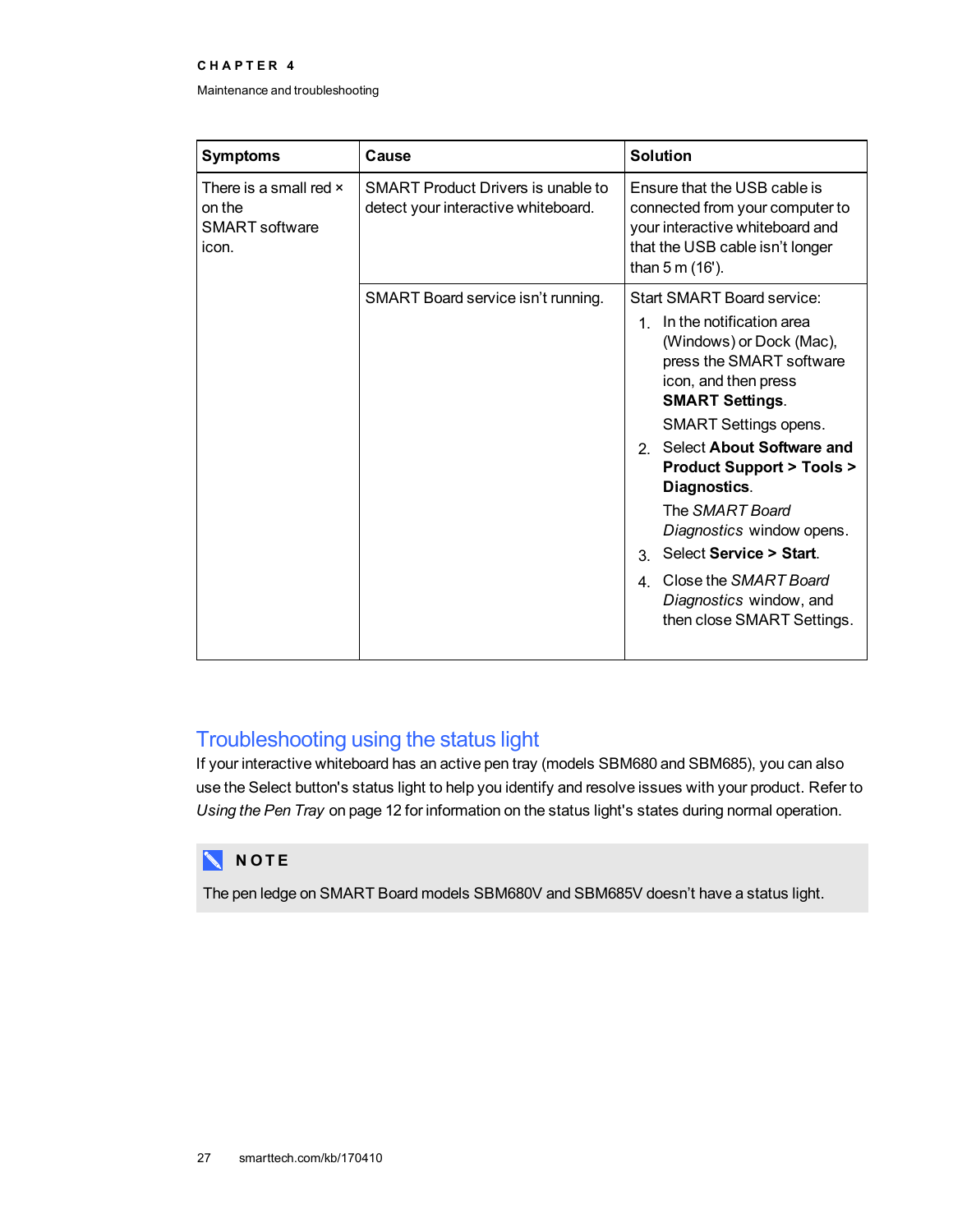Maintenance and troubleshooting

| <b>Status light</b> | Cause                                                                                                    | <b>Solution</b>                                                                                                                                                          |
|---------------------|----------------------------------------------------------------------------------------------------------|--------------------------------------------------------------------------------------------------------------------------------------------------------------------------|
| Off                 | Your interactive whiteboard<br>isn't receiving power or the<br>USB cable is unplugged.                   | Reset your interactive whiteboard by<br>disconnecting and then reconnecting<br>the power cable at the wall outlet.<br>Check that the USB cable is connected<br>securely. |
|                     | Your computer is in Sleep<br>mode or the computer is<br>off.                                             | Touch the interactive whiteboard<br>surface to wake up your computer or<br>turn your computer on.                                                                        |
|                     | You have selected a non-<br>standard digital ink color<br>using SMART Notebook<br>software or SMART Ink. | Press a pen tray button to select a<br>standard color or tool.                                                                                                           |
| Solid amber         | The controller module is in<br>service mode or the<br>firmware is being updated.                         | Wait for the firmware update to finish.                                                                                                                                  |
| Flashing white      | <b>SMART Board sevice isn't</b><br>running.                                                              | Start SMART Board service.<br>To determine whether the SMART<br>Board service is running, open SMART<br>Settings and check the message that<br>appears at the bottom.    |
|                     | <b>SMART Product Drivers</b><br>isn't installed.                                                         | Install SMART Product Drivers on your<br>computer. For details about installing<br><b>SMART Product Drivers, see Installing</b><br>SMART Product Drivers on page 8.      |

A solid white status light indicates that the interactive whiteboard is working properly. However, if the pen tray tools don't work as expected, try the following to resolve the issue.

- If another user reassigned the pen, eraser or other button functions, the tools might not work as expected. You can return them to normal operation using SMART Settings to change the SMART hardware settings.
- Reset the interactive whiteboard by disconnecting the power cable at the wall outlet, and connecting it again.
- Calibrate the cameras to ensure that they accurately track your fingers and the pens (see *Calibrating your interactive [whiteboard](#page-13-1)* on page 8).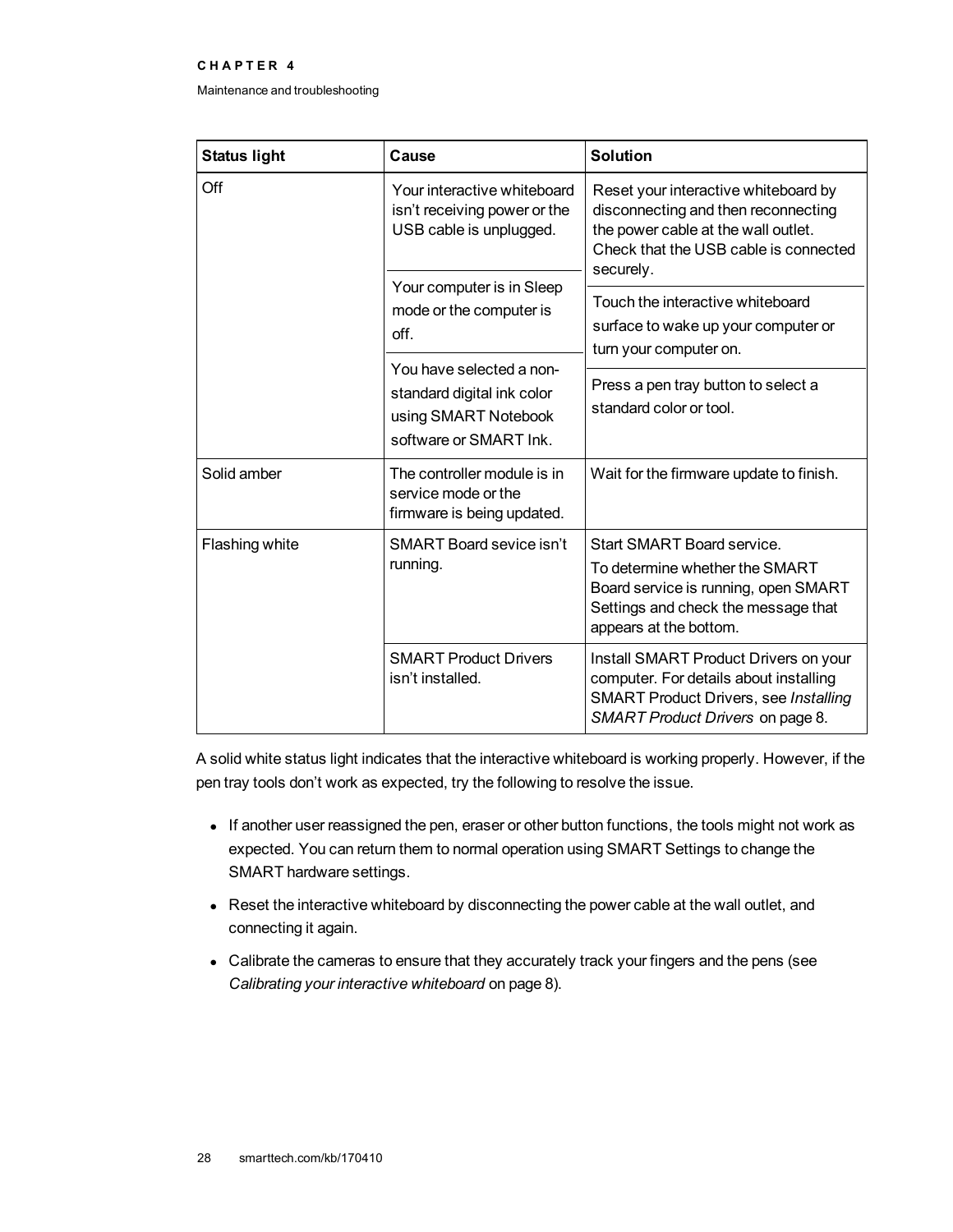# <span id="page-34-0"></span>Transporting your interactive whiteboard

Save your original SMART Board interactive whiteboard packaging so that it's available if you need to transport your interactive whiteboard. When required, repack your interactive whiteboard with all of the original packaging. This packaging was designed with optimal shock and vibration protection.

# <span id="page-34-1"></span>Contacting SMART Support

SMART Support welcomes your call. However, if you experience difficulty with your SMART product, consider contacting your authorized SMART reseller [\(smarttech.com/wheretobuy\)](http://www.smarttech.com/wheretobuy) first. Your reseller can often resolve the issue without delay.

Before you contact SMART Support, ensure the following:

- You know the serial number of your interactive whiteboard.
- Your computer specifications and operating system meet the minimum requirements for SMART Product Drivers.
- The USB and power cables are connected properly to your computer and interactive whiteboard.
- Device drivers are installed on your operating system.
- The interactive surface and bezels aren't optically obstructed.
- You oriented your interactive whiteboard.

#### <span id="page-34-2"></span>**To determine your interactive whiteboard's serial number**

Look on the lower right edge of your interactive whiteboard's frame when you're facing the front of your interactive whiteboard. The serial number is also on the back of the interactive whiteboard.

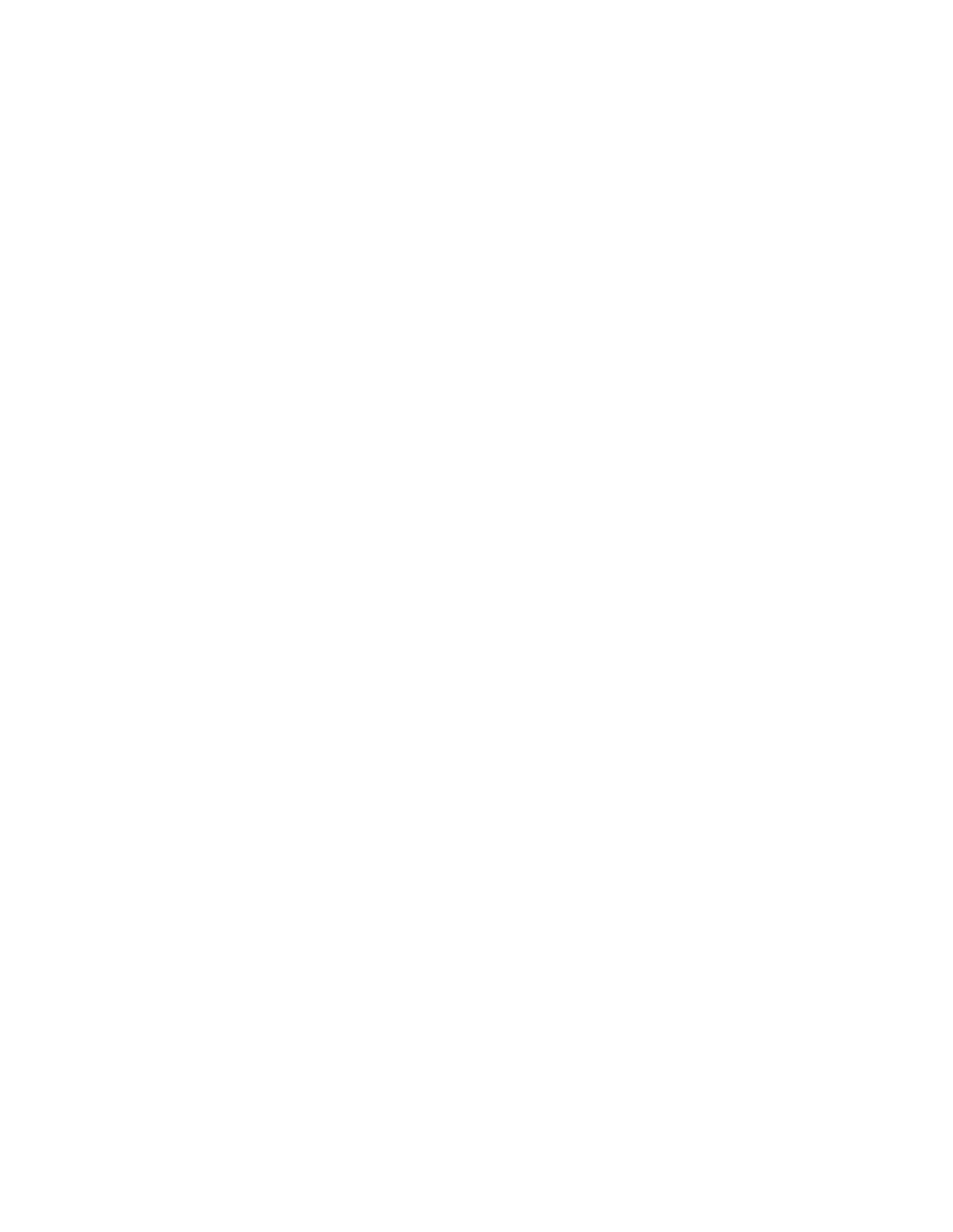# <span id="page-36-0"></span>Appendix A Hardware environmental compliance

SMART Technologies supports global efforts to ensure that electronic equipment is manufactured, sold and disposed of in a safe and environmentally friendly manner. For your interactive whiteboard's environmental compliance information, see the specifications for your product located at [smarttech.com/SupportSBM600.](http://www.smarttech.com/SupportSBM600)

# <span id="page-36-1"></span>Waste Electrical and Electronic Equipment and Battery regulations (WEEE and Battery Directives)

Electrical and electronic equipment and batteries contain substances that can be harmful to the environment and to human health. The crossed-out wheeled bin symbol indicates that products should be disposed of in the appropriate recycling stream and not as regular waste.



# <span id="page-36-2"></span>**Batteries**

Remote contains two zinc-carbon AAA batteries. Recycle or dispose of batteries properly.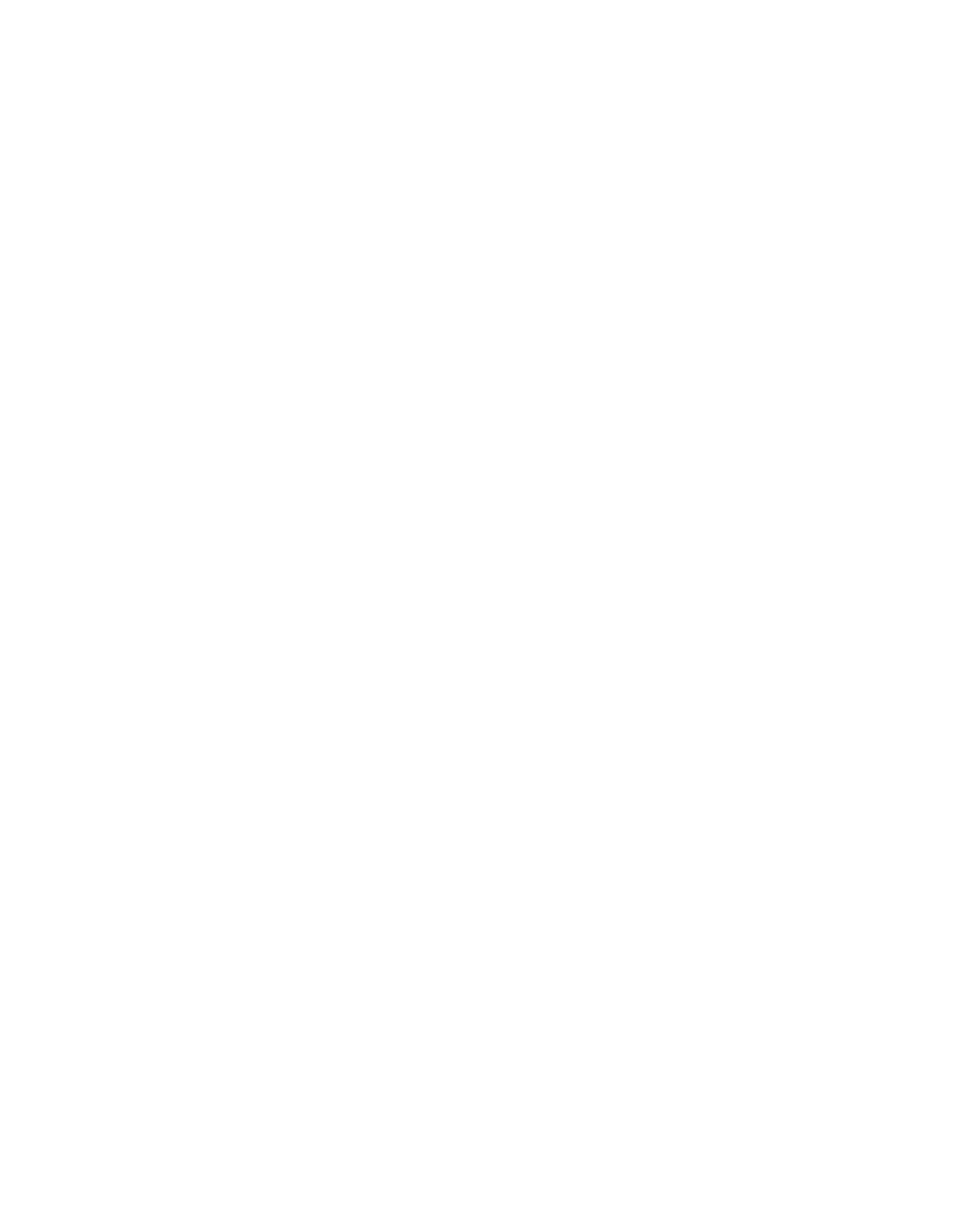# <span id="page-38-0"></span>**Index**

# A

accessories [5](#page-10-0) adjusting projected image [23](#page-28-1) aspect ratio [2](#page-7-8)

## B

batteries [31](#page-36-1)

# $\mathsf{C}$

cleaning [22](#page-27-0) erasing ink [23](#page-28-5) computer connecting to interactive whiteboard [7](#page-12-0) matching resolution to projector [7](#page-12-2) refresh rate [7](#page-12-3) system requirements [2](#page-7-1) contacting SMART Support [29](#page-34-1)

## $\blacksquare$

Digital Vision Touch (DViT) technology [2](#page-7-8) dual touch / dual write [2](#page-7-6) dust [21](#page-26-2)

## G

gestures [15](#page-20-0) best practices [18](#page-23-2) multi-finger [17](#page-22-1) single-finger [16](#page-21-0)

# H

humidity [21](#page-26-2)

I

installation connecting to computer [7](#page-12-0) SMART Product Drivers [8](#page-13-0)

## M

maintenance [21](#page-26-0) multitouch gestures [2,](#page-7-5) [15](#page-20-0)

## $\bigcap$

orientation [9](#page-14-0)

## P

parts accessories [5](#page-10-0) pen tray [12](#page-17-0) Pen tray [2](#page-7-3) projector adjusting image [23](#page-28-1) resolution [7](#page-12-2)

## R

replacement parts [5](#page-10-2) resetting your interactive whiteboard [23](#page-28-2) resolution computer [7](#page-12-2)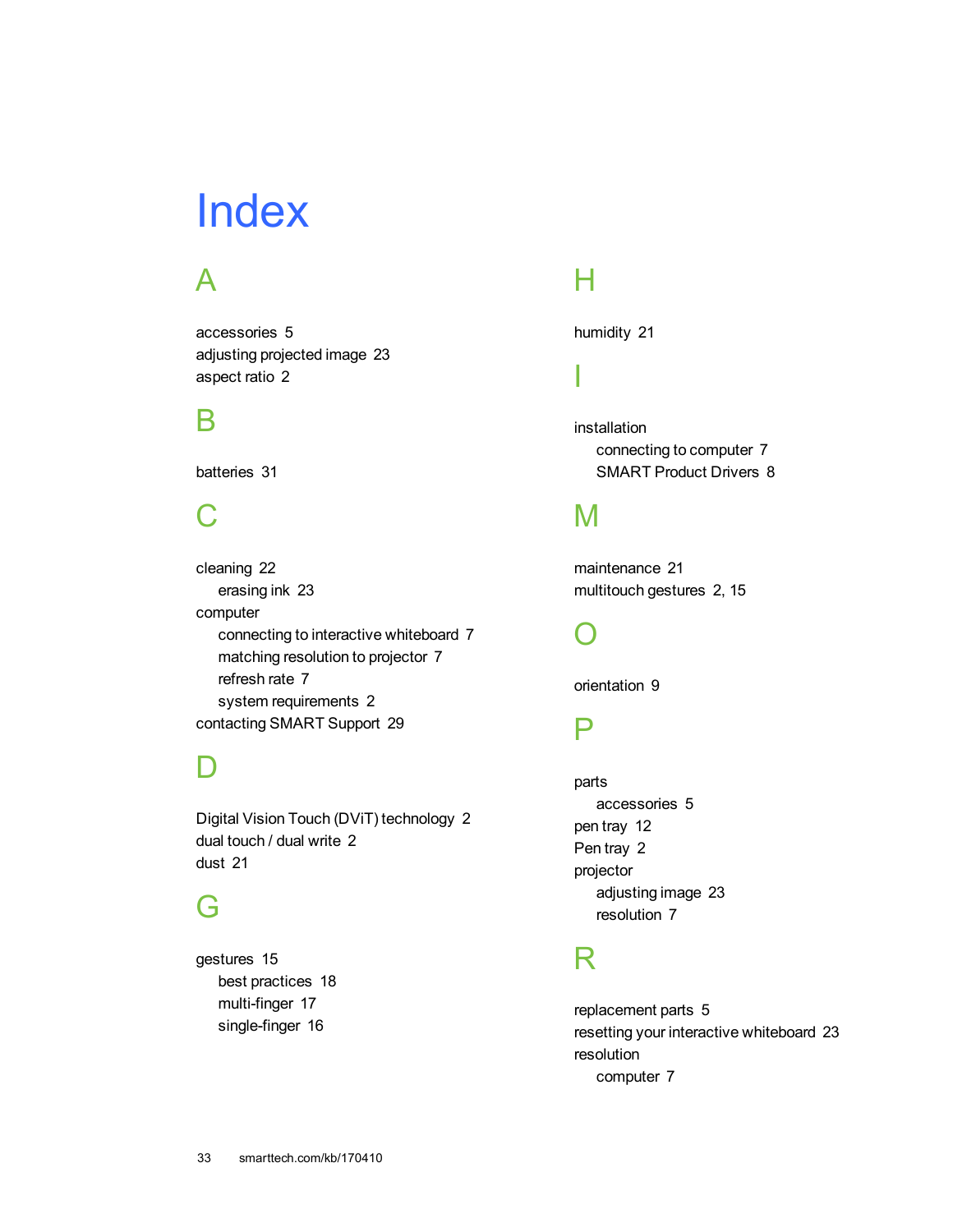projector [7](#page-12-2)

# S

serial number [29](#page-34-2) SMART Board M600 interactive whiteboard features [2](#page-7-0) how it works [3](#page-8-0) resetting [23](#page-28-2) SMART Ink [3](#page-8-2) SMART Notebook software [1](#page-6-2), [3](#page-8-3) SMART Product Drivers floating tools [14](#page-19-0) installing [8](#page-13-0) orienting your interactive whiteboard [9](#page-14-0) SMART software updating [19](#page-24-0) SMART Support [29](#page-34-1)

## T

transporting [29](#page-34-0) troubleshooting [23](#page-28-0)

## U

USB cable [4](#page-9-1)

## W

WEEE and Battery Directives [31](#page-36-1)